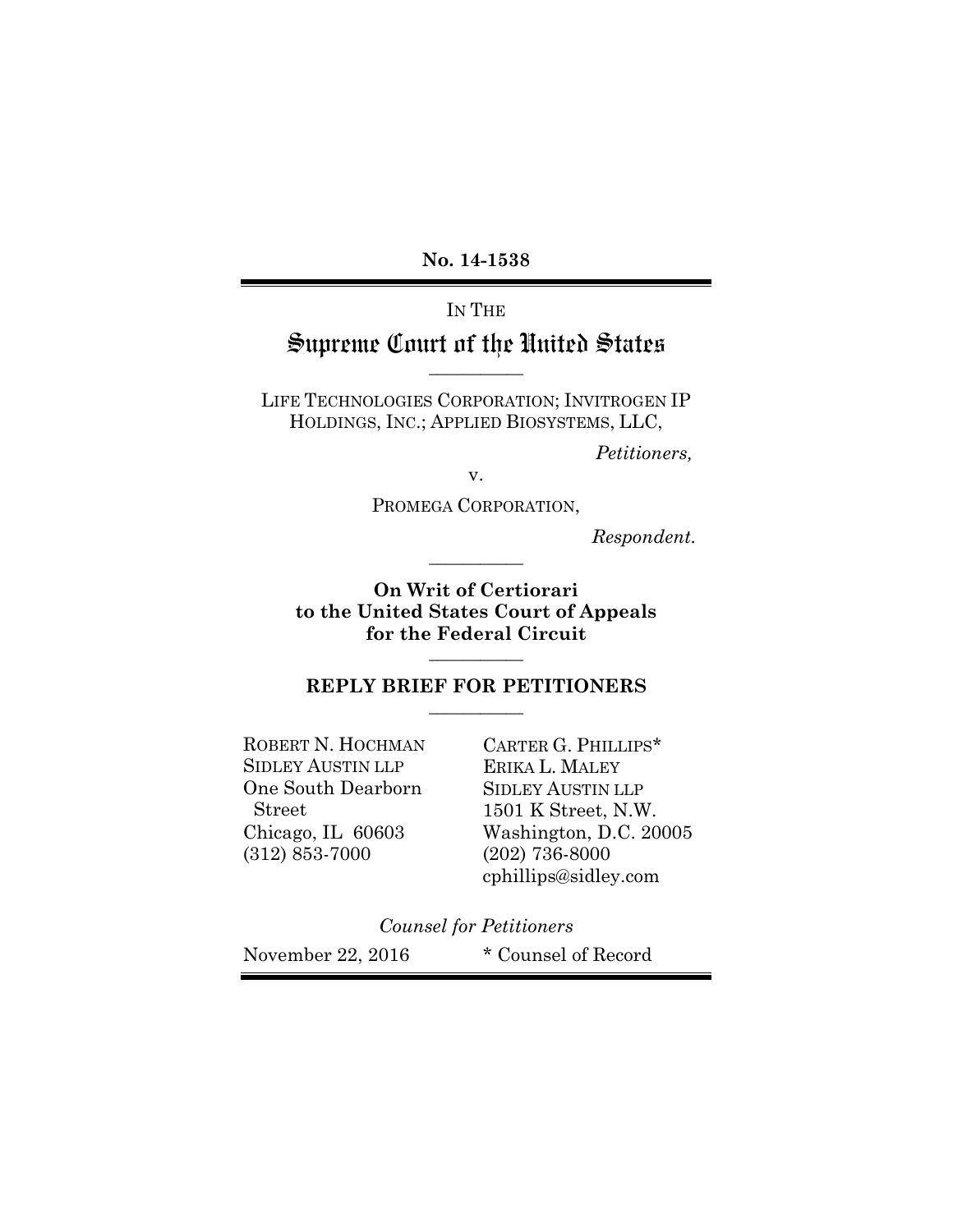# TABLE OF CONTENTS

|                                                                                                          | Page                |
|----------------------------------------------------------------------------------------------------------|---------------------|
|                                                                                                          | $\ddot{\textbf{i}}$ |
|                                                                                                          | 1                   |
| I. PROMEGA'S INTERPRETATION IS IN-<br>CONSISTENT WITH THE STATUTE'S                                      | 3                   |
| II. THE PRESUMPTION AGAINST EXTRA-<br>TERRITORIALITY FORECLOSES PRO-<br>MEGA'S INTERPRETATION OF SEC-    | 10                  |
| III. PROMEGA'S INTERPRETATION IS<br>CONTRARY TO THE PURPOSES OF<br>THE STATUTE AND UNADMINISTRA-         | 14                  |
| IV. THE DISTRICT COURT'S JUDGMENT<br>AS A MATTER OF LAW UNDER SEC-<br>TION 271(f)(1) SHOULD BE REINSTAT- | 20                  |
|                                                                                                          | 23                  |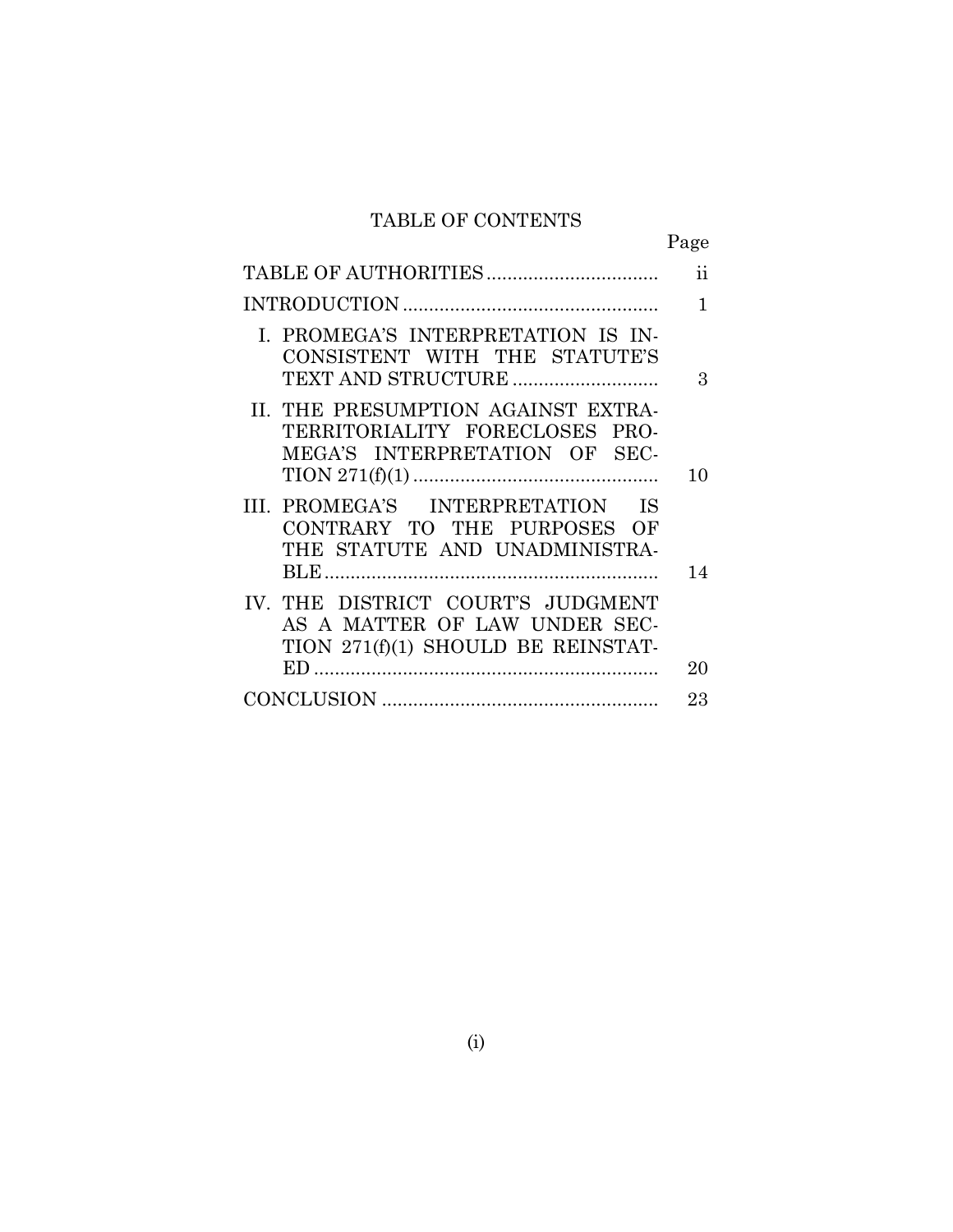# TABLE OF AUTHORITIES

ii

CASES Page

| Applera Corp. v. MJ Research Inc., 311 F.                                                                                           |    |
|-------------------------------------------------------------------------------------------------------------------------------------|----|
| Supp. 2d 293 (D. Conn. 2004)                                                                                                        | 11 |
| Brown v. Duchesne, 60 U.S. (19 How.) 183                                                                                            |    |
|                                                                                                                                     |    |
|                                                                                                                                     |    |
|                                                                                                                                     | 14 |
| Deepsouth Packing Co. v. Laitram Corp.,                                                                                             |    |
| 406 U.S. 518 (1972), <i>superseded</i> by                                                                                           |    |
| statue, Patent Law Amendments Act of                                                                                                |    |
| 1984, Pub. L. No. 98-622, 98 Stat. 3383,                                                                                            |    |
| as recognized in Limelight Networks, Inc.                                                                                           |    |
| v. Akamai Techs., Inc., 134 S. Ct. 2111                                                                                             |    |
|                                                                                                                                     | 11 |
| Defenders of Wildlife v. Norton, 258 F.3d                                                                                           |    |
|                                                                                                                                     | 8  |
| Goulding v. United States, 957 F.2d 1420                                                                                            |    |
|                                                                                                                                     | 6  |
| Harper & Row Publishers, Inc. v. Nation                                                                                             |    |
|                                                                                                                                     | 7  |
| In re Kutrubis, 550 F. App'x 306 (7th Cir.                                                                                          |    |
| $2013)$                                                                                                                             | 21 |
| Lowe v. SEC, 472 U.S. 181 (1985)                                                                                                    | 6  |
| MCI Telecomms. Corp. v. Am. Tel. & Tel.                                                                                             |    |
|                                                                                                                                     | 4  |
| Microsoft v. AT&T Corp., 550 U.S. 437                                                                                               |    |
|                                                                                                                                     |    |
| $[2007) \ldots 2007 \ldots 2007 \ldots 2000$ $\label{eq:1} {\bf \emph{Mohasco}\ \mbox{Corp.}\ \ v.}\ \ \mbox{Silver, 447 U.S. 807}$ |    |
|                                                                                                                                     | 9  |
| PC Connector Solutions LLC v. SmartDisk                                                                                             |    |
| Corp., 406 F.3d 1359 (Fed. Cir. 2005)                                                                                               | 19 |
|                                                                                                                                     |    |
| Riegel v. Medtronic, Inc., 552 U.S. 312                                                                                             | 11 |
| RJR Nabisco, Inc. v. European Cmty., 136                                                                                            |    |
|                                                                                                                                     | 11 |
|                                                                                                                                     |    |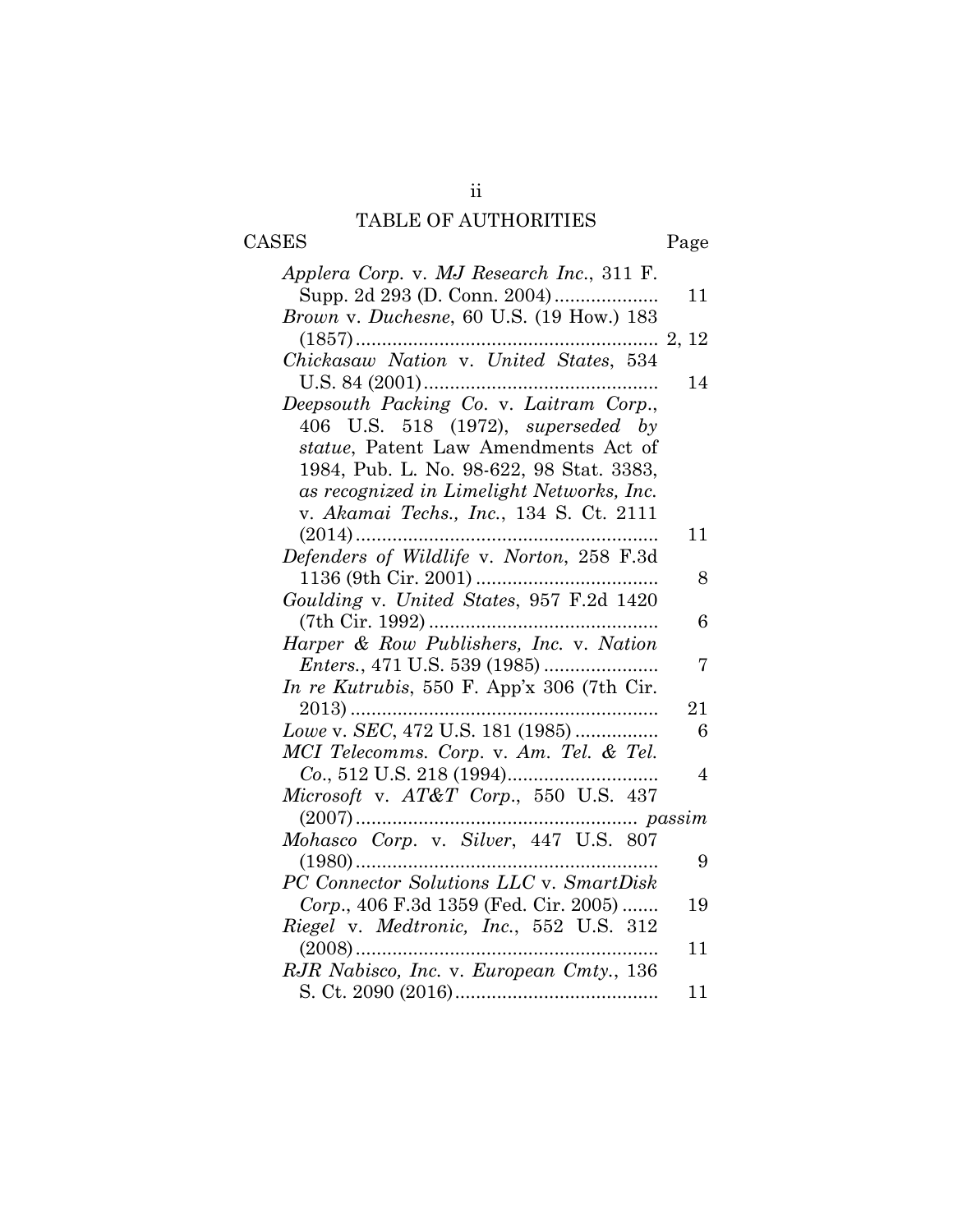# TABLE OF AUTHORITIES—continued

|                                         | Page |
|-----------------------------------------|------|
| Robinson v. Shell Oil Co., 519 U.S. 337 |      |
|                                         |      |
| Yates v. United States, 135 S. Ct. 1074 |      |
|                                         |      |

### **STATUTES**

| 8 |
|---|
| 6 |
| 6 |
| 6 |
| 6 |
|   |

## LEGISLATIVE HISTORY

| Patent Law Improvement Act: Hearing  |    |
|--------------------------------------|----|
| Before the Subcomm. on Patents,      |    |
| Copyrights, and Trademarks of the S. |    |
| Comm. of the Judiciary, 98th Cong.   |    |
|                                      | 15 |

## SCHOLARLY AUTHORITIES

| Michael J. Malaguti, Substantial Con-     |   |
|-------------------------------------------|---|
| fusion: The Use and Misuse of the Word    |   |
| "Substantial" in the Legal Profession, 52 |   |
| N.H. Bar J. 6 (Autumn 2011)               | 5 |
| A. Scalia & B. Garner, Reading Law: the   |   |
| Interpretation of Legal Texts (2012)      | 5 |

## OTHER AUTHORITIES

| 2 Compact Edition of the Oxford English  |   |
|------------------------------------------|---|
|                                          | 4 |
| Webster's New Twentieth Century Diction- |   |
|                                          | 4 |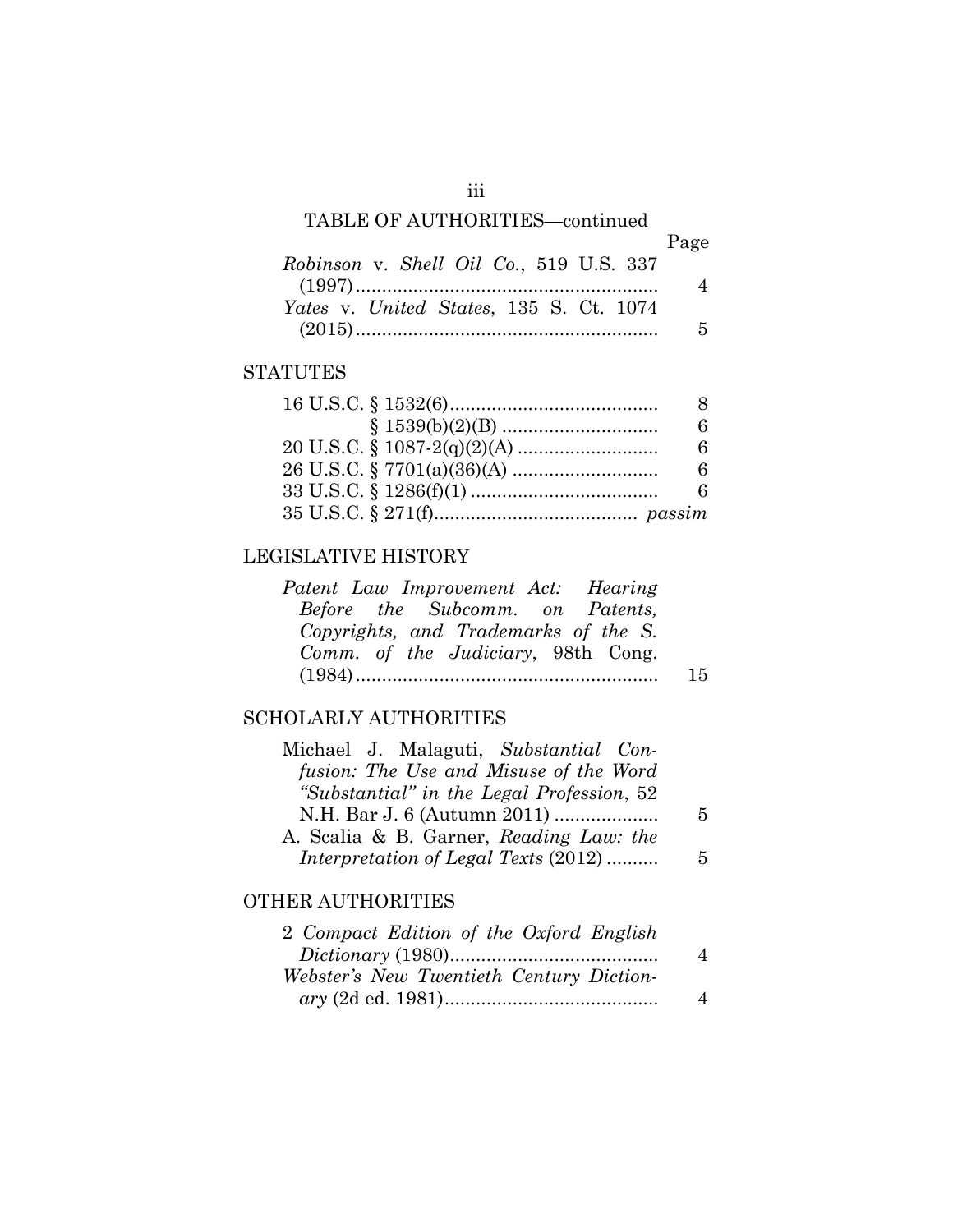# TABLE OF AUTHORITIES—continued

# Page

| New England BioLabs, Inc., Tag DNA    |    |
|---------------------------------------|----|
| Polymerase With Standard Tag Buffer,  |    |
| https://www.neb.com/products/m0273-   |    |
| taq-dna-polymerase-with-standard-taq- |    |
| buffer (last visited Nov. 21, 2016)   | 23 |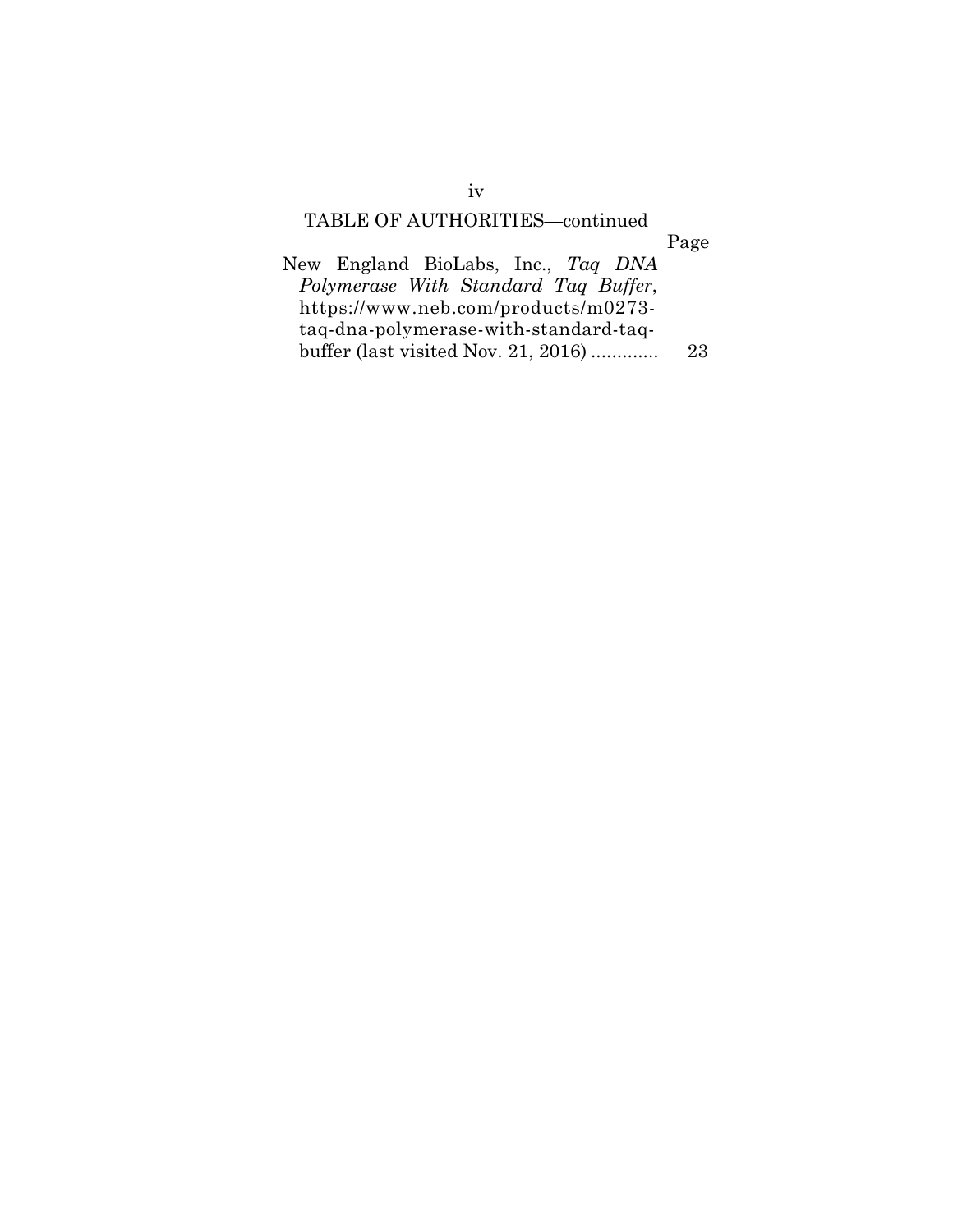#### **INTRODUCTION**

Promega does not defend the Federal Circuit's interpretation of 35 U.S.C.  $\S$  271(f)(1). Promega does not argue that the term "substantial" in the phrase "all or a substantial portion of the components of a patented invention" should be defined to mean "important." Instead, Promega asks this Court to rule that the phrase "substantial portion" can mean anything a jury decides it means. A jury can base liability for foreign sales on the amount of components supplied from the United States *or* the importance, or even the price, of any one component. Brief for Respondent ("Br.") 12. Guided only by a "wide range of factors" that include literally "any ... relevant evidence" of a component's "significance to the invention as a whole," Br. 33-34, Promega would have juries decide whether the supply of even a single commodity component like *Taq* polymerase, used for its wellknown function, exposes the supplier to worldwide patent infringement damages.

What Promega has proposed is not statutory interpretation, but the abandonment of a court's role to define the meaning of a statute. There is no reason to believe Congress intended  $\S 271(f)(1)$  to empower unguided juries to decide when a product that incorporates *any* U.S.-sourced component can trigger U.S. patent liability for worldwide sales. No principle of statutory interpretation supports this approach. To the contrary, strong textual and structural indications—including especially the interplay of  $\S 271(f)(1)$ with  $\S 271(f)(2)$ —demonstrate that the phrase "substantial portion" refers to the number, not the importance, of the components supplied.

Promega criticizes the quantitative interpretation as difficult to administer in some imagined cases.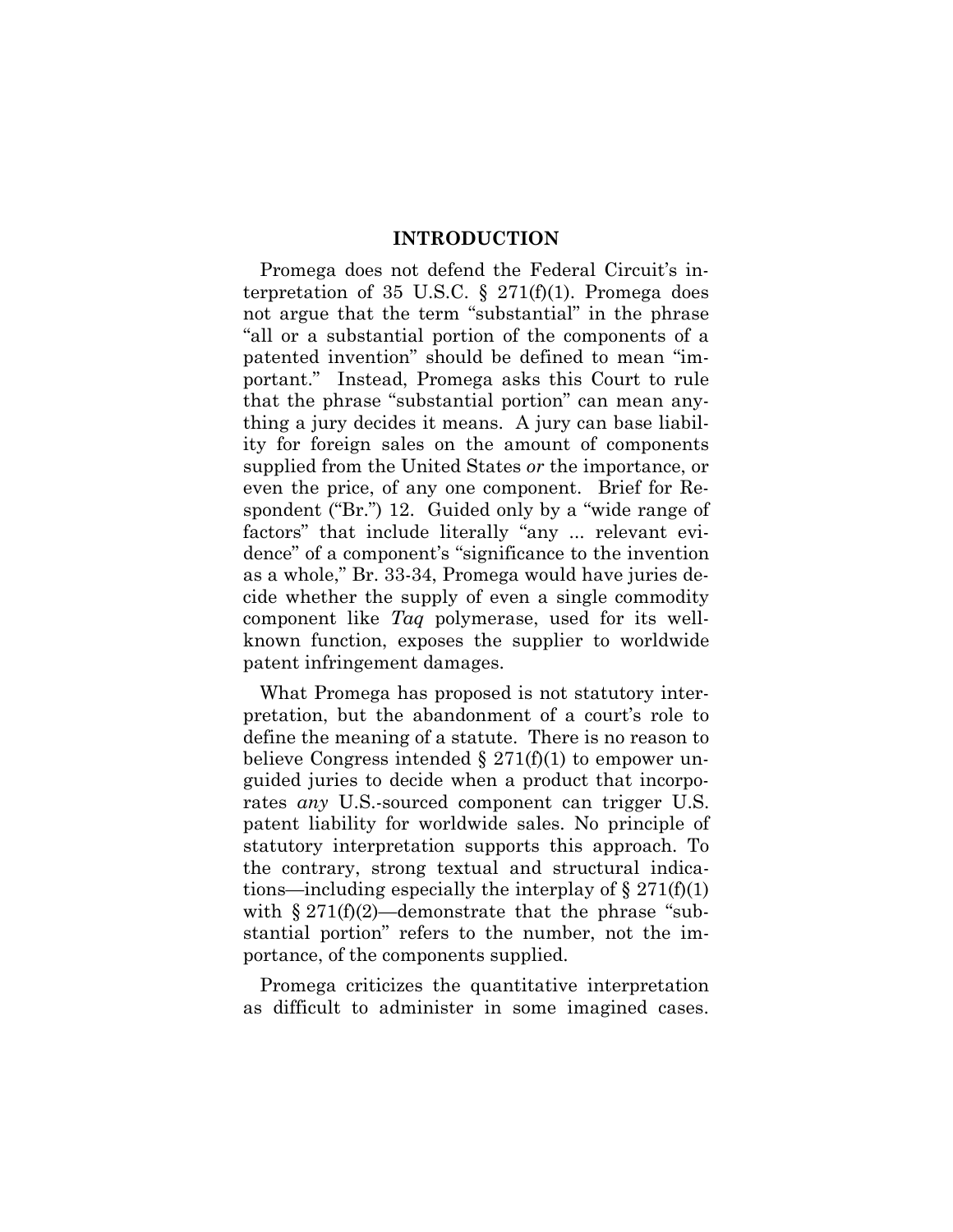But its own amorphous test ensures that domestic component suppliers will be unable to plan for potentially massive patent liability for foreign sales by their customers. Promega cannot deny that its extraordinarily vague and expansive test will seriously harm U.S. component manufacturers, forcing them to relocate offshore to avoid risk of liability. Nor does it deny that this result is directly contrary to Congress's intent in passing the statute.

Promega also cannot square its proposal with the presumption against extraterritoriality, which applies "with particular force in patent law." *Microsoft*  v. *AT&T Corp*., 550 U.S. 437, 454‒55 (2007). So Promega tries to evade that presumption altogether, arguing it is inapplicable because supplying a single commodity component from the United States is "domestic conduct." *E.g*., Br. 44 (capitalization omitted). But Promega ignores that the statute regulates foreign conduct by establishing liability for foreign actors who "cause[] to be supplied ... from the" U.S. a component of an invention. 35 U.S.C.  $\S 271(f)(1)$ . Promega also ignores all the other foreign conduct its proposal implicates—the supply of the remaining components, their assembly into the finished kits, and the sale of the kits. Promega's argument is thus irreconcilable with cases reaching back to *Brown* v. *Duchesne*, 60 U.S. (19 How.) 183 (1857), that applied the presumption to reject the extension of U.S. patent law over products manufactured and sold abroad.

Finally, Promega contends that the district court's grant of judgment as a matter of law should not be reinstated because Life Technologies supposedly conceded that two components constituted a "substantial portion" of the invention, and that two components of certain kits were supplied from the U.S. Life Technologies, however, made no such concessions. Ra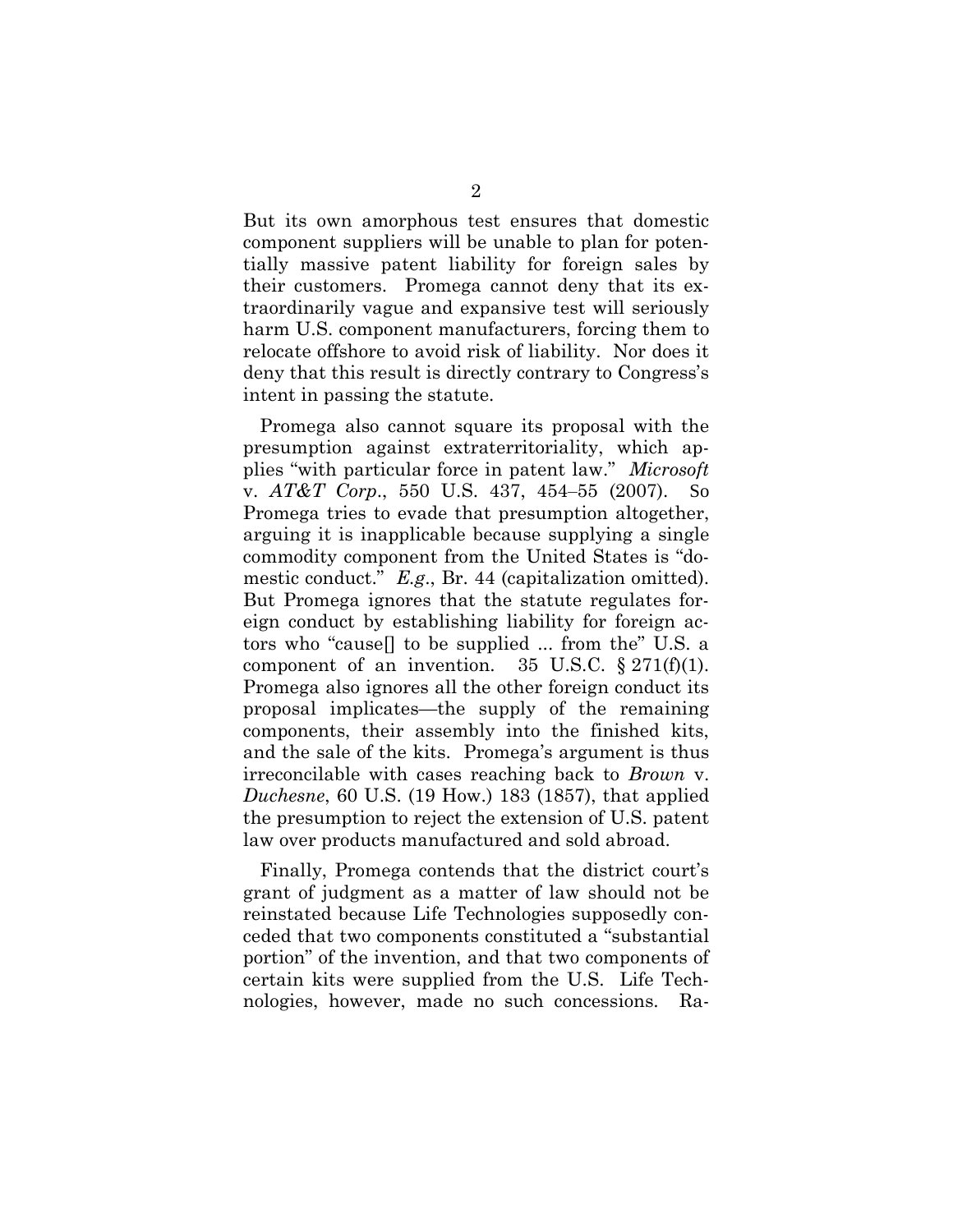ther, the district court correctly held that *Promega* conceded that judgment as a matter of law is appropriate unless Life Technologies supplied multiple components of all kits from the U.S. The Federal Circuit's erroneous interpretation of  $\S$  271(f)(1) should be reversed, and the district court's judgment in Life Technologies' favor under § 271(f)(1) should be reinstated.

### **I. PROMEGA'S INTERPRETATION IS IN-CONSISTENT WITH THE STATUTE'S TEXT AND STRUCTURE.**

This case presents a pure question of law for this Court to resolve de novo: whether the Federal Circuit erred in interpreting the word "substantial" in  $\S 271(f)(1)$  to mean "important," such that a single commodity component can be deemed "all or a substantial portion of the components" of a multicomponent invention. Pet. App. 28a-29a. Promega's response is to urge this Court to abandon interpreting the statute. To Promega, this case involves a "case-specific factual finding" with "ample support in the record" that is "entitled to deference" from this Court. Br. 16. That is not how statutory interpretation works. The point is to interpret the statute so that manufacturers, judges and juries will know what conduct will expose U.S. exporters and their foreign customers to potential liability. Life Technologies and the United States have offered such an interpretation: "the phrase 'all or a substantial portion of the components' means all or something close to all of the components, rather than just one." Brief for the United States as Amicus Curiae Supporting Petitioners ("U.S. Br.") 8; Pet. Br. 3-4. Promega has not.

At Promega's urging, the Federal Circuit defined "substantial" to mean "important." Promega now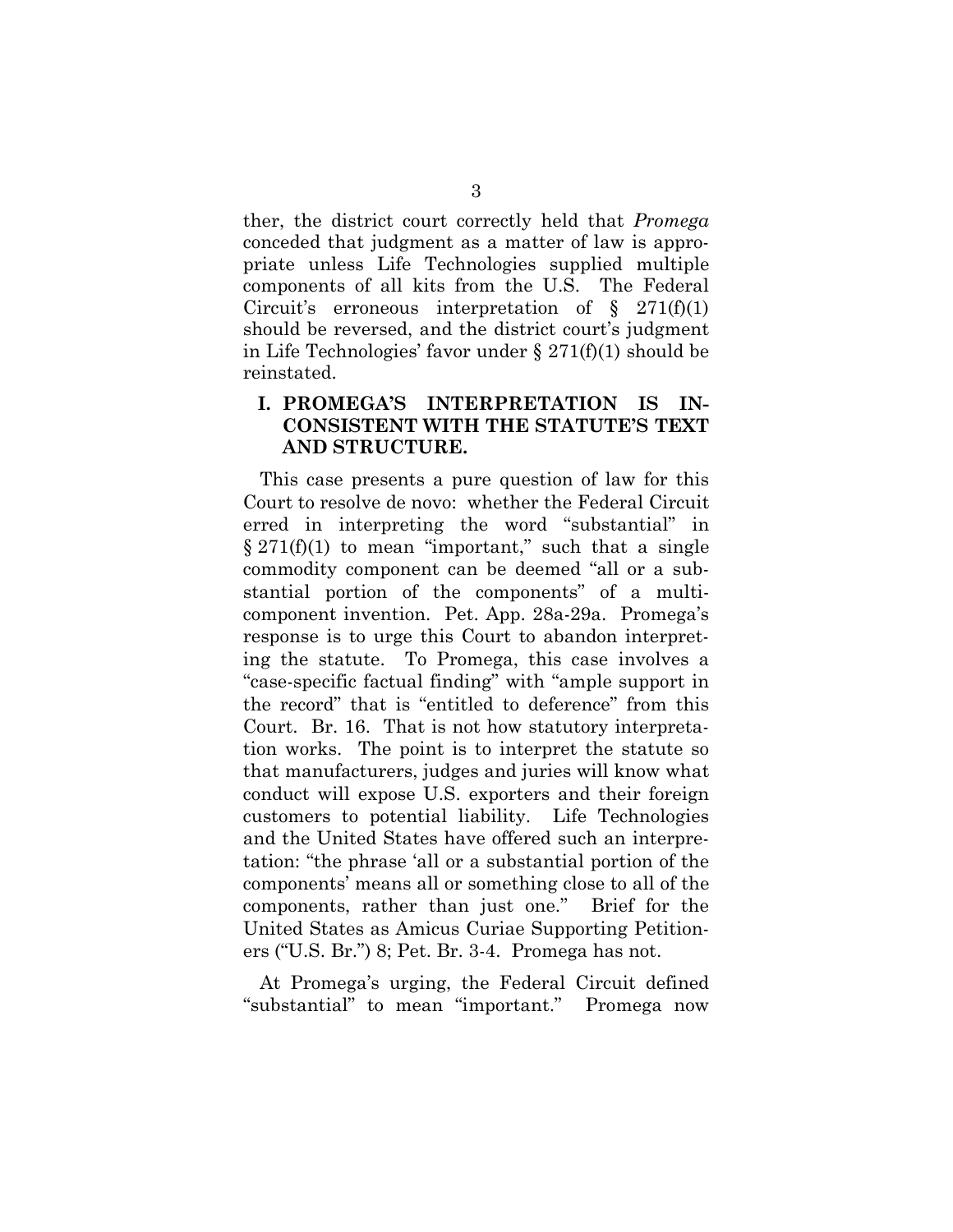abandons that interpretation, instead defining "substantial" to mean "considerable in amount *and/or* importance." Br. 12 (emphasis added). Moreover, this "test" makes anything and everything relevant:

the component's function relative to the patented invention; the component's economic cost and value; its novelty within the industry; the extent to which the component is featured or discussed in materials promoting the invention; whether it is necessary for the invention to function; and any other relevant evidence.

Br. 33-34. This is no test at all. It simply leaves the question for a jury to decide on an *ad hoc*, unpredictable basis. The statute's text and structure provide no support for this view.

1. Promega's interpretation impermissibly combines separate meanings of the word "substantial." When a statutory term could bear more than one meaning, the Court's role is "to resolve that ambiguity," *Robinson* v. *Shell Oil Co.*, 519 U.S. 337, 345 (1997), by making "a selection between accepted alternative meanings," *MCI Telecomms. Corp*. v. *Am. Tel. & Tel. Co*., 512 U.S. 218, 227 (1994). Considered in isolation, the word "substantial" could mean either "essential, material," or "[o]f ample or considerable amount, quantity, or dimensions." 2 *Compact Edition of the Oxford English Dictionary* 3129 (1980). Major dictionaries—including two of the three dictionaries Promega relies upon—list the quantitative and qualitative senses as *different* definitions. *Id*.; Br. 18; see also *Webster's New Twentieth Century Dictionary* 1817 (2d ed. 1981) (same).<sup>1</sup> Promega's suggestion

 $\overline{a}$ 

<sup>1</sup> One dictionary provides a combined definition: "[c]onsiderable in importance, value, degree, amount, or extent." Br. 18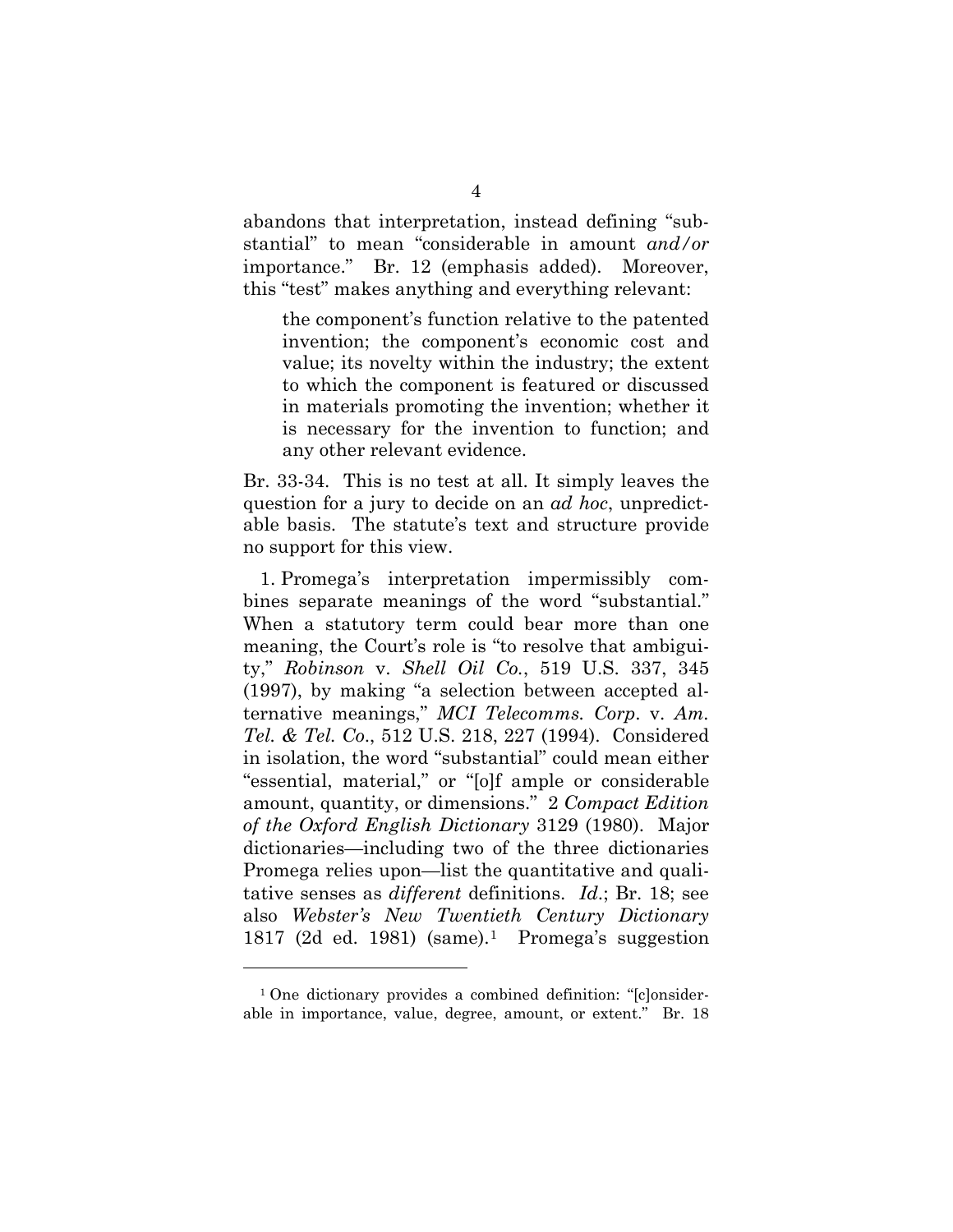that this Court should not decide which meaning the statutory term bears as a matter of law, but instead should leave it to juries to determine in each case, is simply not statutory interpretation. Br. 12.

The ordinary tools of statutory construction clearly demonstrate that the word "substantial" in  $\S 271(f)(1)$ bears a quantitative, not a qualitative, meaning. Promega does not contest that the surrounding words, including "all" and "portion," are quantitative in nature. See *Yates* v. *United States*, 135 S. Ct. 1074, 1085 (2015) (plurality). Rather, Promega argues that "the use of the disjunctive 'or' presumptively signals Congress's intent to give the two statutory terms" their "separate, normal meanings." Br. 23. But the question is what the use of the terms demonstrates about the meaning of the phrase as a whole. As the United States explains, the inclusion of "all or" shows both that the word "substantial" is being used in a quantitative sense, and that substantiality should be judged based on how close the portion of components supplied is to *all* of the components. U.S. Br. 25; see *id*. at 15. Under Promega's interpretation, the phrase "all or" is superfluous, because "the supply of 'all ... the components' necessarily encompasses the

 <sup>(</sup>quoting *The American Heritage Dictionary of the English Language* 1284 (1978)). The law review article Promega cites discussing a similar definition criticizes reliance on that definition in statutory interpretation as "inherently ambiguous and vague." Michael J. Malaguti, *Substantial Confusion: The Use and Misuse of the Word "Substantial" in the Legal Profession*, 52 N.H. Bar J. 6, 10 (Autumn 2011). The "fuller and more explanatory" definitions of most dictionaries, reflecting the obvious conceptual differences between quantitative size and qualitative importance, provide far better guidance than the "unreliable, rather threadbare definition[]" Promega asks this Court to adopt. A. Scalia & B. Garner, *Reading Law: the Interpretation of Legal Texts* 416-17 (2012).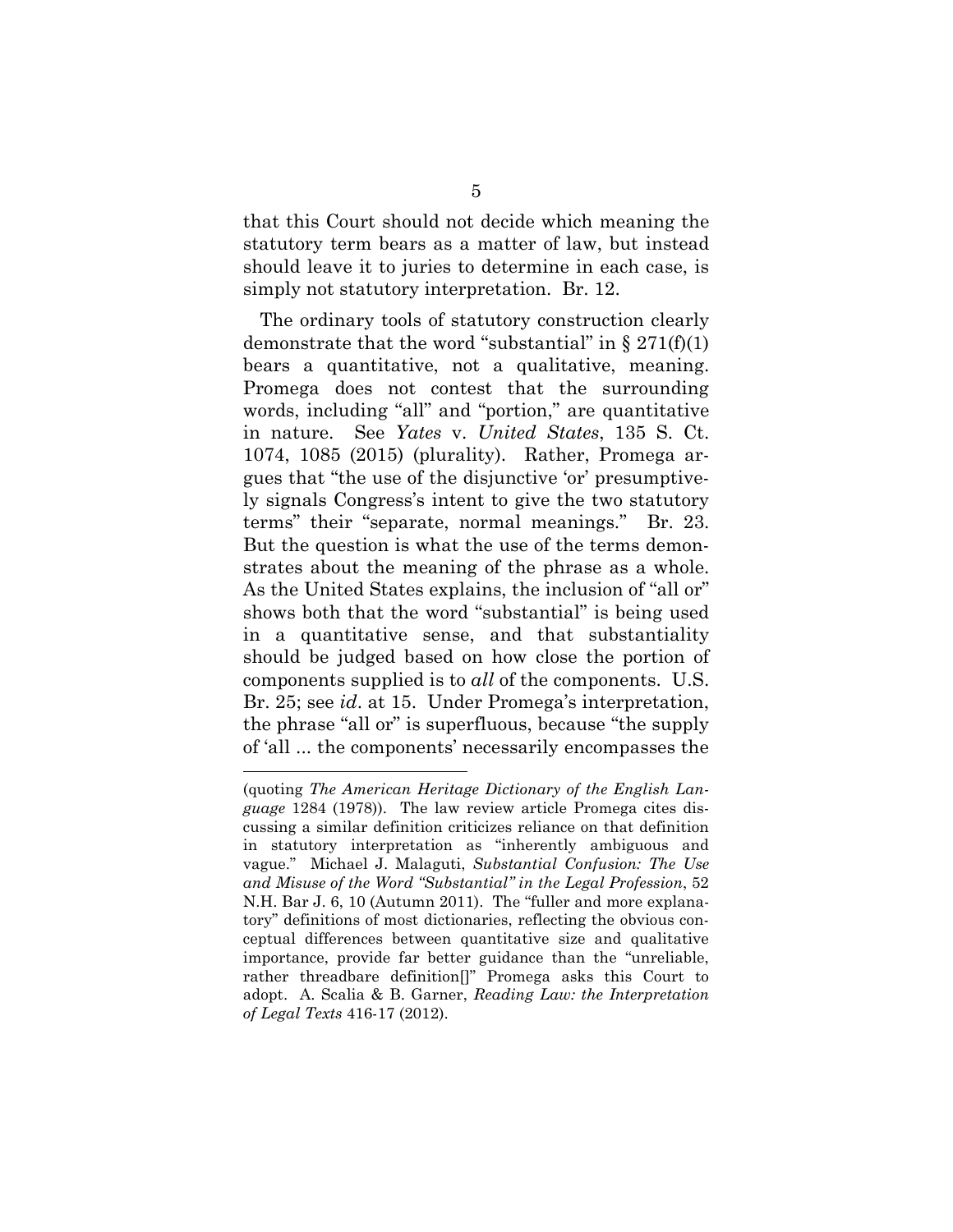supply of all the *important* ones." Br. 24 (alteration in original); see *Lowe* v. *SEC*, 472 U.S. 181, 208 n.53 (1985) ("we must give effect to every word that Congress used in the statute").

The use of the same phrase in other statutes further confirms its quantitative meaning. Three other statutes use the phrase "all or a substantial portion," and Promega concedes that "all of the statutes contemplate some amount or quantity," not "qualitative importance." Br. 20-21. Numerous other federal statutes similarly use the phrase "substantial portion" in a quantitative sense. See, *e.g*., 16 U.S.C. § 1539(b)(2)(B) ("persons who ... derived a substantial portion of their income from the lawful taking of any listed species"); 20 U.S.C. § 1087-2(q)(2)(A) ("a substantial portion of eligible borrowers in such State"); 33 U.S.C. § 1286(f)(1) ("a substantial portion of the funds allocated to a State").

By contrast, none of the statutes that Promega relies upon uses the phrase "all or a substantial portion," and only one even includes the phrase "substantial portion." Promega's examples therefore demonstrate nothing more than that the word "substantial" can sometimes have a qualitative meaning, depending upon the context—a point that no party has disputed.

Promega relies most heavily upon *Goulding* v. *United States*, 957 F.2d 1420 (7th Cir. 1992), deferring to the Commissioner of Internal Revenue's position that the phrase "a substantial portion of a return" in 26 U.S.C. § 7701(a)(36)(A) can encompass a single entry that is of sufficient value and length. 957 F.2d at 1425. As the United States points out, this example does not support Promega's interpreta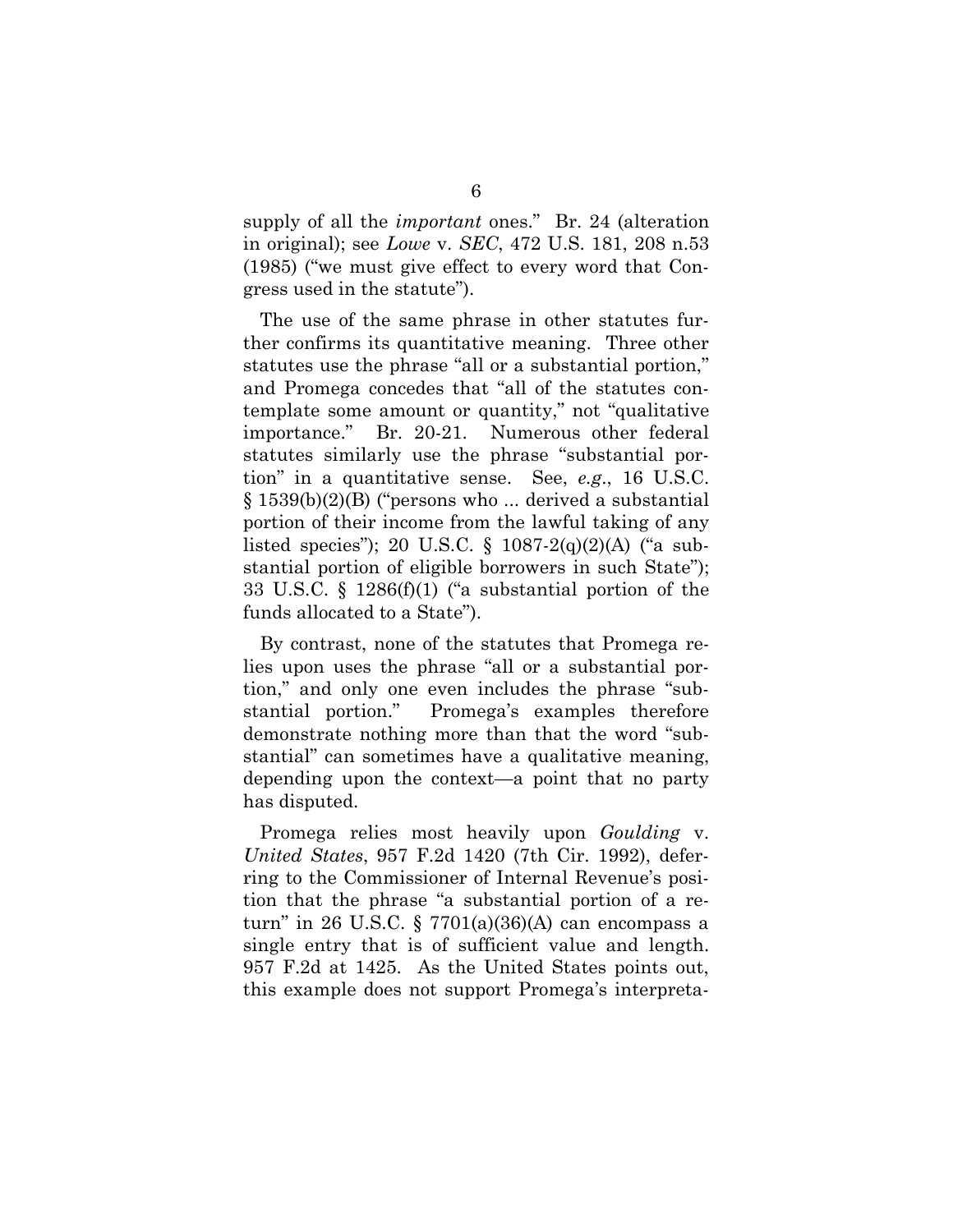tion because that statute refers to "a substantial portion of any return," not "a substantial portion of the entries in a return." U.S. Br. 14-15 (emphasis omitted). A single entry that represents the vast majority of the length and value of a return could logically be a "substantial portion" of that return, "but it would be odd to say that a person who prepares only a single tax entry, even if large and complex, prepares a 'substantial portion *of the entries* in a return.'" *Id.* at 15. Here, if  $\S 271(f)(1)$  imposed liability for the supply of a "substantial portion *of an invention*," the meaning of the word "substantial" would be far more ambiguous. *Id.* at 8. But the phrase "a substantial portion *of the components* of a patented invention" demonstrates "that the provision's applicability should turn on a comparison between the number of components supplied and the total number of components, rather than on an assessment of the importance of an individual component to the invention as a whole." *Id*. at 8-9. The holdings of certain state courts that an extremely valuable asset can be "substantially all" of a corporation's assets, Br. 20, have no bearing here for similar reasons.

Promega also relies upon this Court's holding that the Copyright Act's reference to "the amount and substantiality of the portion used" requires an "evaluation of the qualitative nature of the taking." *Harper & Row Publishers, Inc.* v. *Nation Enters.*, 471 U.S. 539, 564-65 (1985). Again, however, the context and phrasing of that statute are quite different from § 271(f)(1). The use of the phrase "*amount and* substantiality" demonstrates that the word "substantiality" in the Copyright Act cannot refer to the amount that is copied; otherwise, the statute's separate reference to "amount" would be surplusage.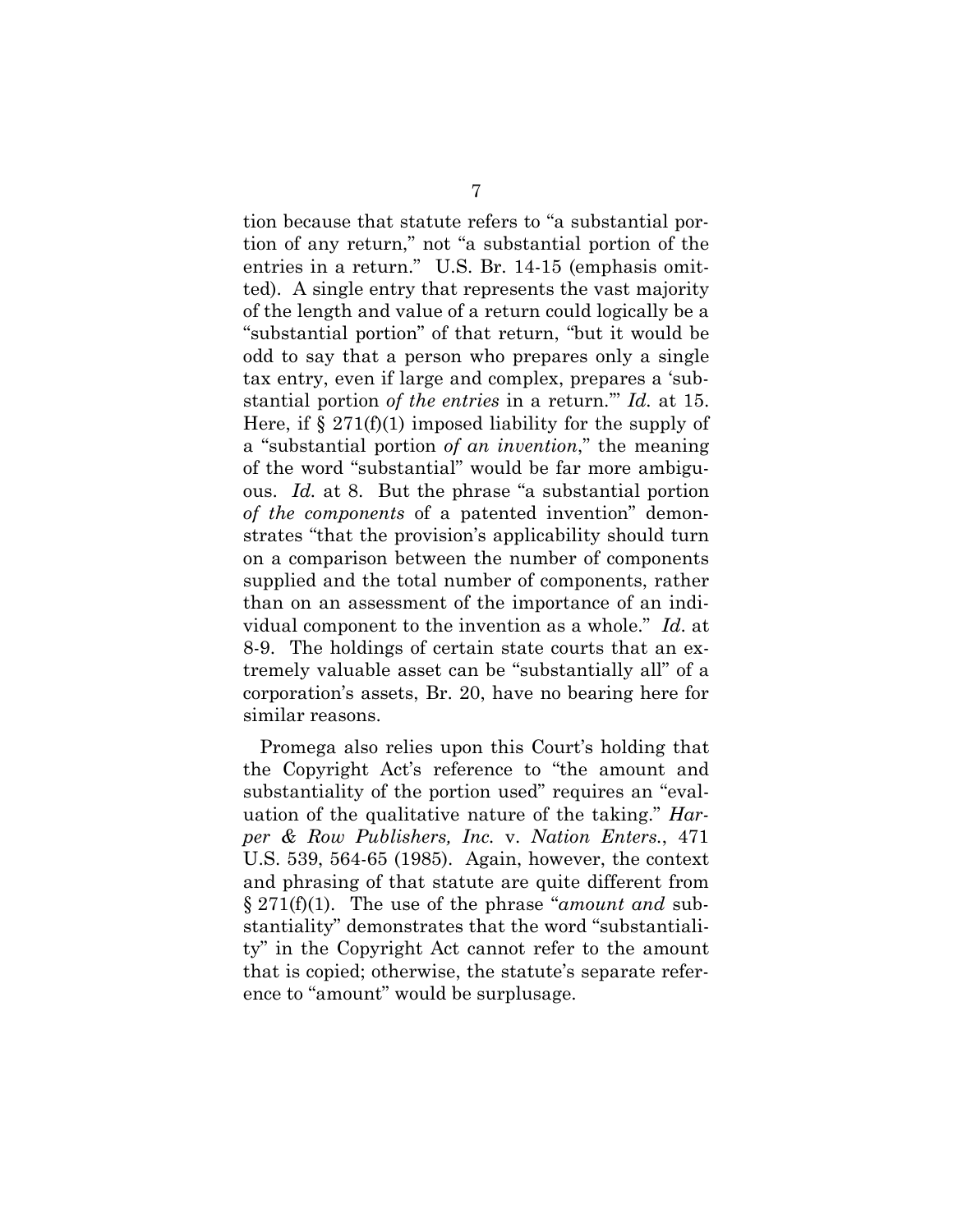Finally, Promega points to the Ninth Circuit's qualitative interpretation of 16 U.S.C. § 1532(6), Br. 19, covering a species "in danger of extinction throughout all or a significant portion of its range." *Defenders of Wildlife* v. *Norton*, 258 F.3d 1136, 1137 (9th Cir. 2001). That statute, however, does not use the word "substantial" at all. Further, the Ninth Circuit's holding was not driven by a textual analysis, but rather by the perceived purposes of the statute, its legislative history, and the practical consequences of each interpretation. Indeed, the court concluded that the statutory text was "inherently ambiguous, as it appears to use language in a manner in some tension with ordinary usage." *Id.* at 1141. Here,  $\S 271(f)(1)$ 's text, structure, and purposes, as well as the presumption against extraterritoriality, all demonstrate that the phrase "substantial portion" refers to the number, not the importance, of the components supplied.

2. Promega's interpretation of  $\S 271(f)(1)$  also cannot be squared with its companion provision,  $\S 271(f)(2)$ . Paragraph  $(f)(2)$  demonstrates that Congress did not intend liability to turn upon an amorphous, multi-factor analysis of a component's "importance"; instead, Congress adopted the well-defined and familiar patent standard of whether a component "is especially made or especially adapted" for the invention, excluding liability for the supply of a single "commodity of commerce." This "carefully crafted limit on liability would be substantially undermined if the domestic supplier of a single 'staple article or commodity' could be held liable under paragraph (1)." U.S. Br. 9. Indeed, under Promega's interpretation,  $\S 271(f)(1)$  would all but subsume  $\S 271(f)(2)$ : Promega points to no circumstances where a component that is "especially made or especially adapted"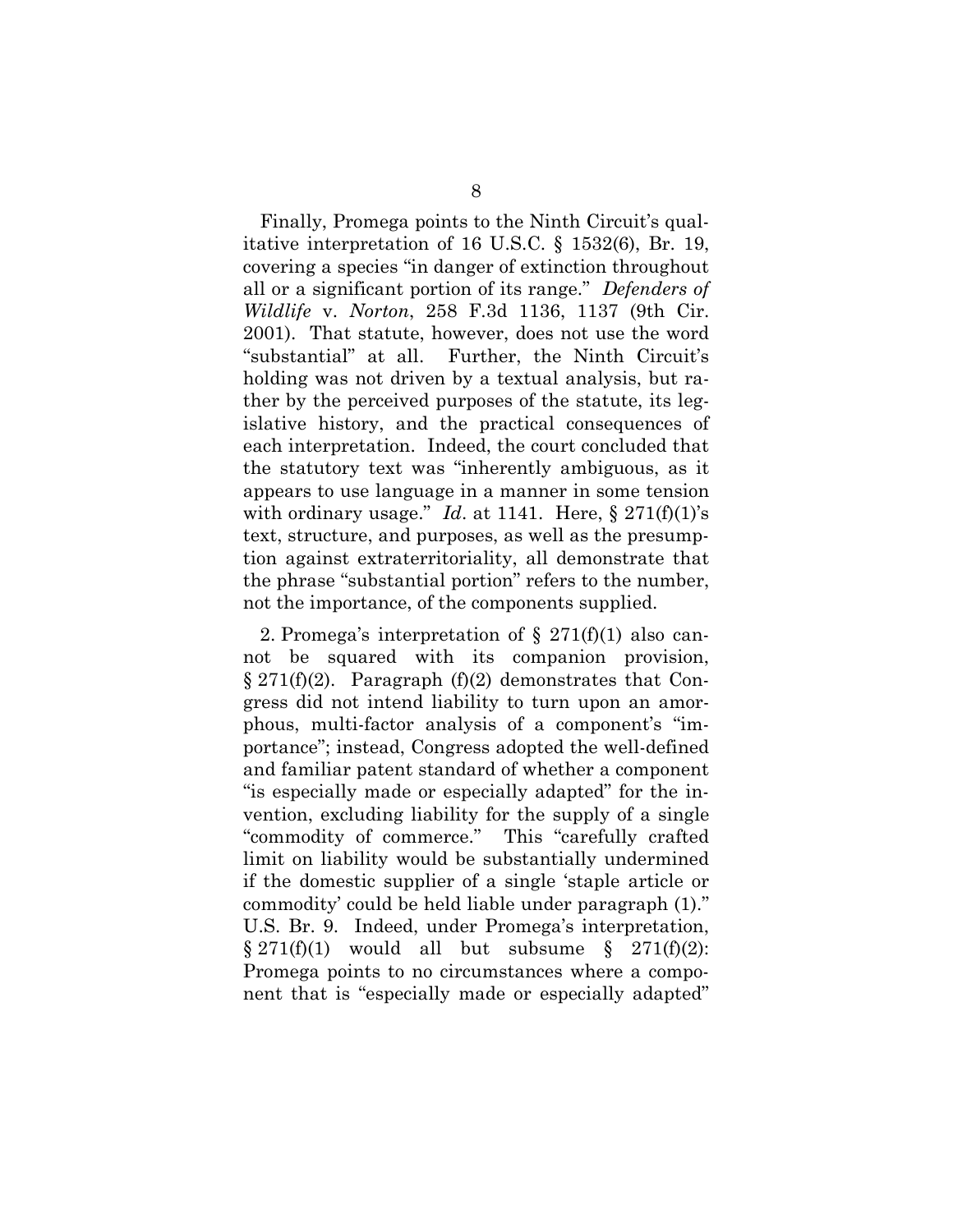for an invention under  $(f)(2)$  would not also meet its malleable standard for "importance" under (f)(1).

Paragraph (f)(1)'s consistent use of the plural "components," compared with paragraph  $(f)(2)$ 's consistent use of the singular "component," is another strong textual indication that (f)(1) requires the supply of more than one component. Promega argues that the plural phrase "such components" in (f)(1) refers to all components of the invention, not the components supplied from the U.S., because only the combination of all components would "infringe [the patent] if such combination occurred within the United States." Br. 24. But Promega concedes that  $(f)(2)$  "uses the term 'such component' to refer to the matter supplied from the United States" in parallel phrasing, Br. 26, requiring that "such component will be combined outside of the United States in a manner that would infringe the patent if such combination occurred within the United States," 35 U.S.C.  $\S 271(f)(2)$ . The parallel phrases in these two subsections cannot reasonably be given opposing meanings. See *Mohasco Corp*. v. *Silver*, 447 U.S. 807, 826 (1980). Rather, both paragraphs are plainly referring to the combination of "such component[s]" supplied from the U.S. with the *remainder of the components of the invention supplied abroad* to create the entirety of the invention. See U.S. Br. 20.

Promega also offers the canard that "reading 'such components' to refer exclusively to what is supplied from the United States could permit a defendant to avoid liability under  $\S 271(f)(1)$  merely by combining the U.S.-supplied components together into a single component before shipping it abroad." Br. 25. But U.S.-supplied components combined before export would still constitute multiple components "of a pa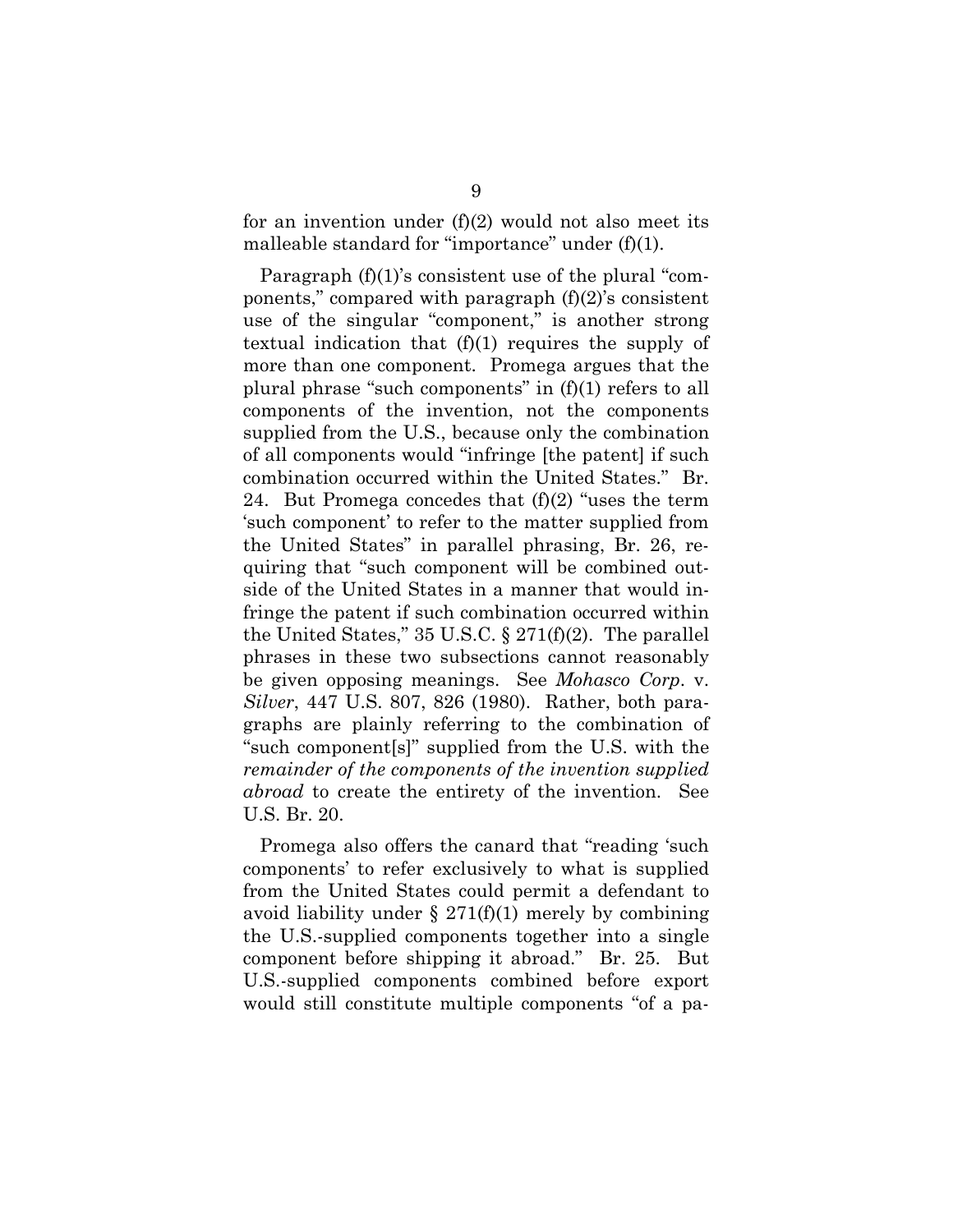tented invention," and would still be "uncombined … in part," because they would not be combined with the remainder of the components of the invention. See U.S. Br. 20 n.6.

In short, the statutory text and structure demonstrate that "substantial portion" refers to the quantity, not the importance, of the components.

### **II. THE PRESUMPTION AGAINST EXTRA-TERRITORIALITY FORECLOSES PRO-MEGA'S INTERPRETATION OF SECTION 271(f)(1).**

In addition, the presumption against extraterritoriality forecloses Promega's unduly expansive standard. Promega barely contests that its approach would harm U.S. trade and create tensions with foreign sovereigns. Among other things, the Federal Circuit's interpretation "is at best of doubtful legitimacy under" international trade agreements including GATT and TRIPS, Brief of Bundesverband der Deutschen Industrie E.V., et al. ("BDI Br.") 10, and conflicts with E.U. patent and competition law, *id*. at 11-17.

Promega argues that such impacts are irrelevant, because its interpretation would not reach "conduct in foreign countries." Br. 47-48 (emphasis omitted). But that assertion simply ignores that Promega is asking to recover patent damages based on overwhelmingly foreign conduct: combining one U.S. sourced commodity component with many foreignsourced components and making and selling the product in countries where there is no foreign patent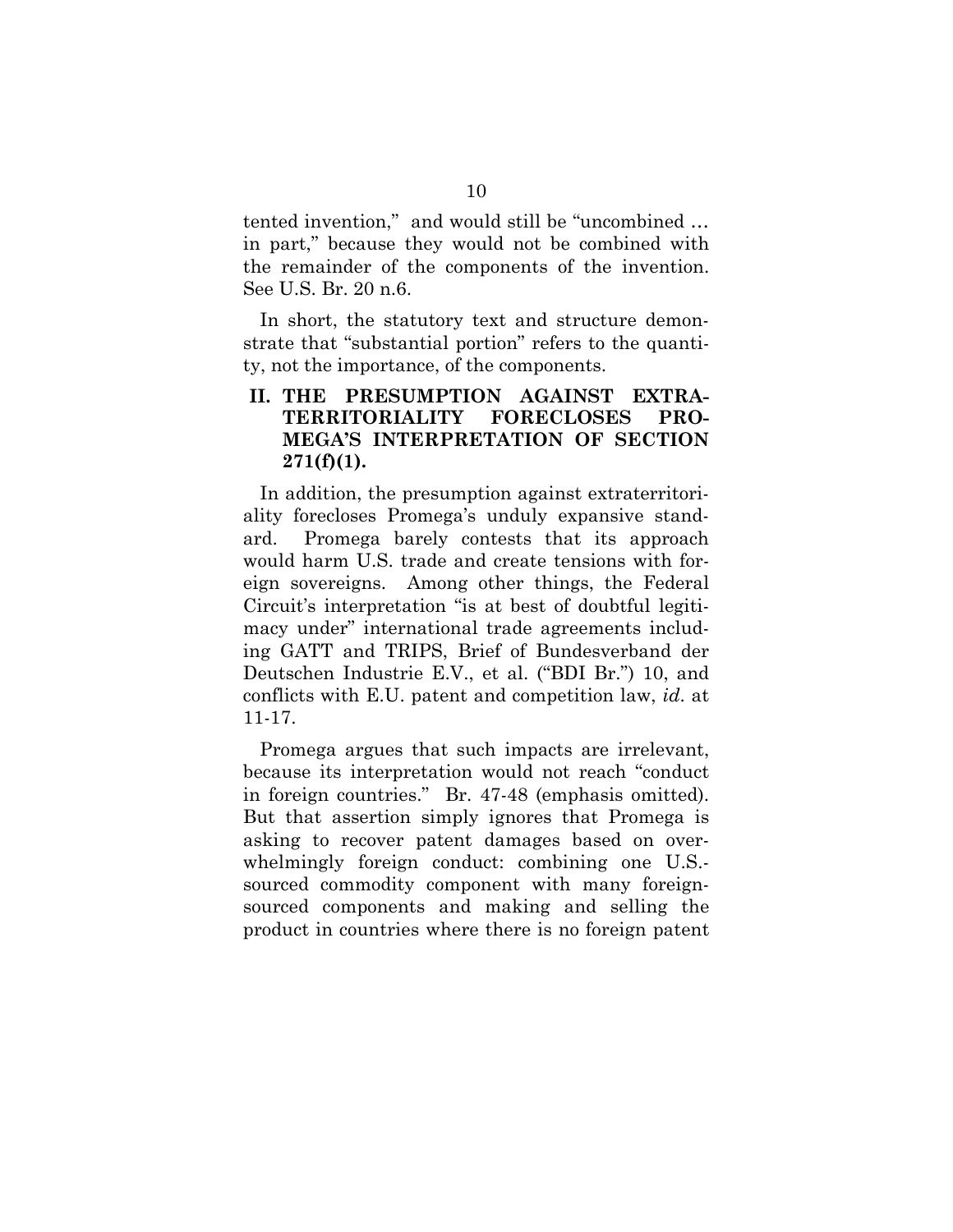protection. U.S. Br. 11.2 Promega's insistence that no "foreign conduct" is being regulated rings particularly hollow because Promega sought and was awarded damages under U.S. patent law for *worldwide* sales of kits manufactured in foreign countries. JA143-44; JA166; JA173-74. Promega insists that Life Technologies' "global sales are relevant only to the measure of damages." Br. 47. But an award of damages based on foreign sales constitutes a regulation of those foreign sales. See *Riegel* v. *Medtronic, Inc.*, 552 U.S. 312, 324 (2008) (damages "liability award can be, indeed is designed to be, a potent method of governing conduct"). And the presumption against extraterritoriality applies when a litigant seeks "recovery for foreign injuries." *RJR Nabisco, Inc.* v. *European Cmty.*, 136 S. Ct. 2090, 2106-07 (2016) (plurality). Moreover, under the Federal Circuit's ruling that a company can "induce" itself to infringe, a foreign manufacturer that makes and sells products entirely abroad could also be held liable for "caus[ing] to be supplied in or from the United States" a single commodity component. 35 U.S.C.  $§$  271(f)(1).

*Deepsouth* further demonstrates that the solitary U.S. action of supplying one commodity component does not make the presumption inapplicable: that case applied the presumption even though the domestic manufacturer supplied *all* of the components from the United States, and only the final assembly occurred abroad. *Deepsouth Packing Co*. v. *Laitram Corp*., 406 U.S. 518, 531 (1972). Indeed, as far back

 $\overline{a}$ 

<sup>&</sup>lt;sup>2</sup> Promega's suggestion that  $\S$  271(f)(1) does not require that "the foreign recipient actually makes the patented invention abroad" is incorrect. Br. 44; *see Applera Corp.* v. *MJ Research Inc*., 311 F. Supp. 2d 293, 301 n.1 (D. Conn. 2004).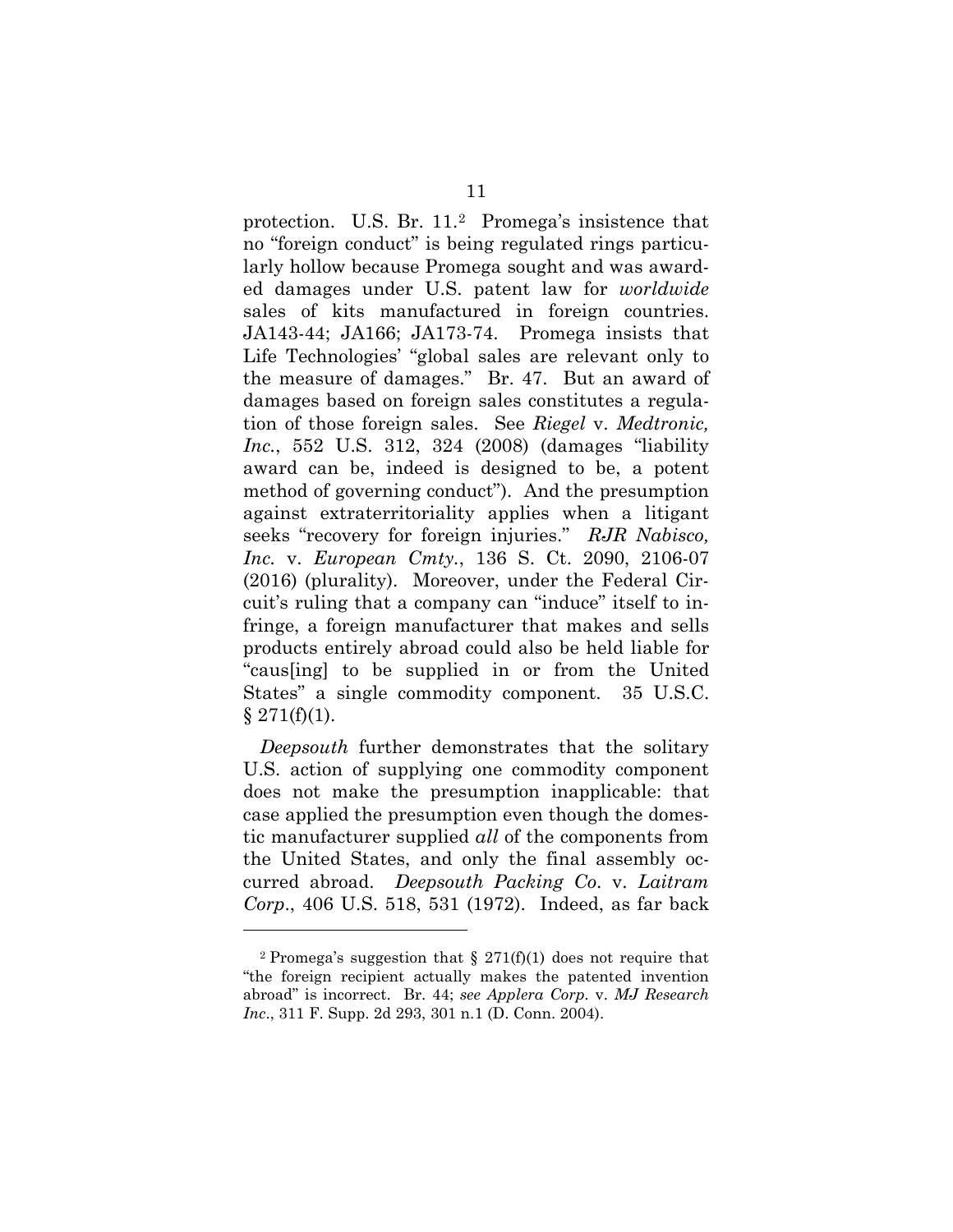as *Brown* v. *Duchesne*, 60 U.S. (19 How.) 183 (1857), the Court has applied the presumption to reject the application of U.S. patent law over products made and sold abroad.

*Microsoft* similarly held that "[a]ny doubt" that "conduct falls outside § 271(f)'s compass would be resolved by the presumption against extraterritoriality." 550 U.S. at 454. Promega attempts to distinguish *Microsoft* as involving "*foreign-made* copies of a master version of software," not a U.S.-supplied "component." Br. 15. But the question presented in that case was whether the master version of the software supplied from the U.S. "qualiffied] as a component under § 271(f)." *Microsoft*, 550 U.S. at 447. The Court applied the presumption in interpreting the word "component," holding that it "tugs strongly against" the Federal Circuit's broad construction. *Id.* at 455. The Court should follow the same approach here, in construing the phrase "all or a substantial portion."

Finally, Promega argues that the presumption does not apply because the United States and Life Technologies' interpretation is "not demonstrably narrower" than its own. Br. 49-50. This is baffling given how Promega is advocating throwing every case to a jury to decide. Indeed, Promega criticizes Life Technologies' standard for its "certainty … that fewer culpable actors will be liable for infringement." Br. 41. Under the quantitative interpretation,  $\S 271(f)(1)$  requires the supply of "a large percentage closely approximating all" of the components. Pet. Br. 4; see U.S. Br. 8. Thus, "makers of minor components," Br. 50, will not face liability unless the totality of what they supply is close to all of the components. Promega, by contrast, would hold manufacturers lia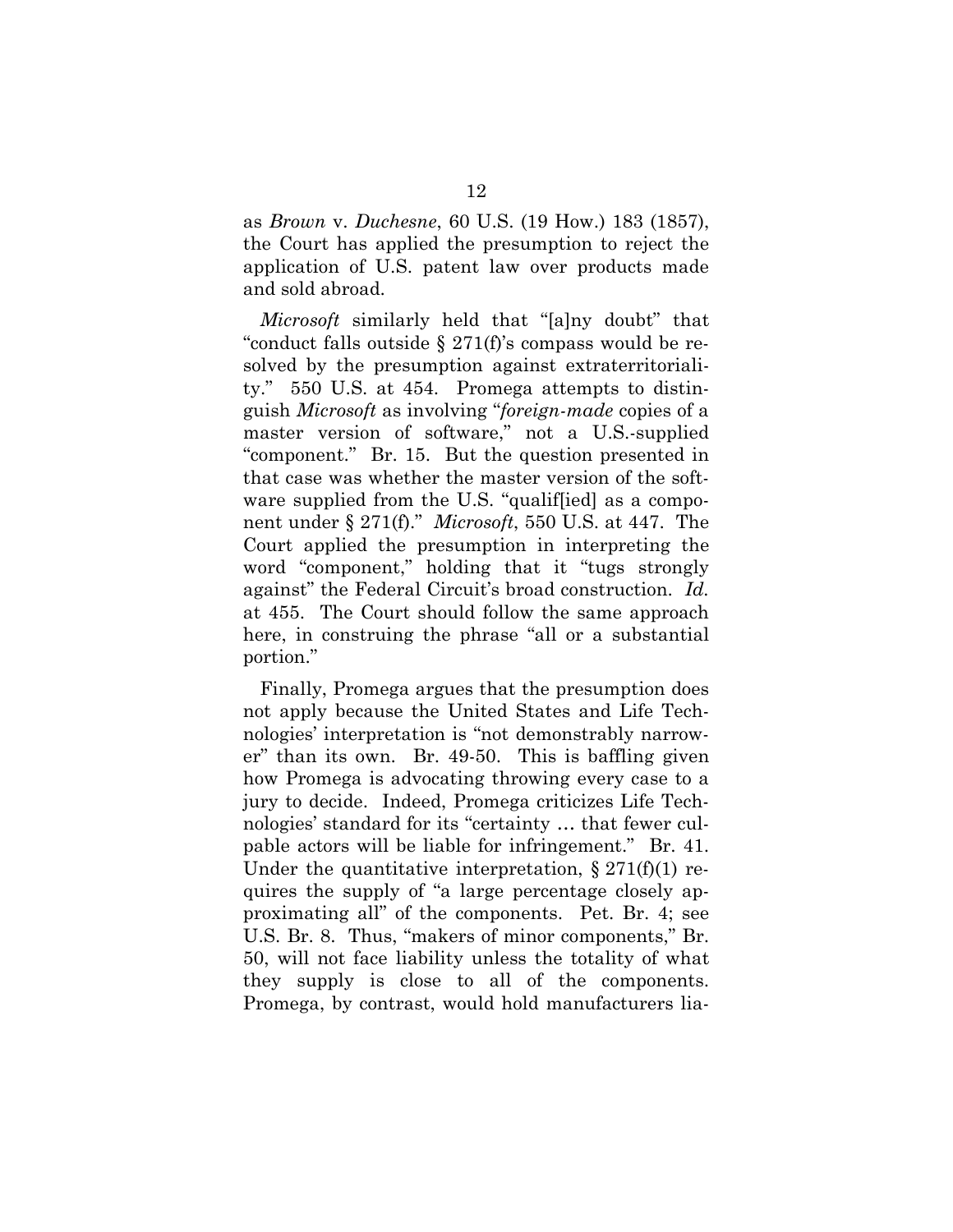ble if they supply a "considerable ... amount" of components, *or* if they supply at least one component that is "important" for any reason a jury deems appropriate. Br. 12, 33.

The facts of this case highlight the near limitless malleability of Promega's proposal. The only evidence of "substantiality" Promega or the Federal Circuit identifies is testimony that *Taq* polymerase is a "main" component, and is needed for the kit to operate. Br. 8-9; Pet. App. 34a. But the same witness identified three out of the five components as "main" components. JA160. And Promega's expert testified that the remaining components were also "important" and needed for the kits to function. JA139 (the "control DNA" is "important," and must be included to "make sure the test worked"); JA138 ("we need to have" the buffer solution "because the chemical reaction can't take place in just simply water"); *id*. (the primers "are absolutely critical to this whole procedure"); *id.* (the kits "need to have" nucleotide mix "to make new DNA"). Thus, under Promega's test, any one of the five components, in isolation, would constitute "all or a substantial portion of the components" and trigger liability for worldwide sales. See U.S. Br. 16.

Promega's anything-goes interpretation conflicts with the "legitimate sovereign interests of other nations," *Microsoft*, 550 U.S. at 455, and could lead to serious international tensions. See Pet. Br. 30-33; U.S. Br. 29-30. "Any doubt" about the scope of  $\S 271(f)(1)$  should be resolved by applying the presumption and rejecting Promega's importance-based interpretation. *Microsoft*, 550 U.S. at 454.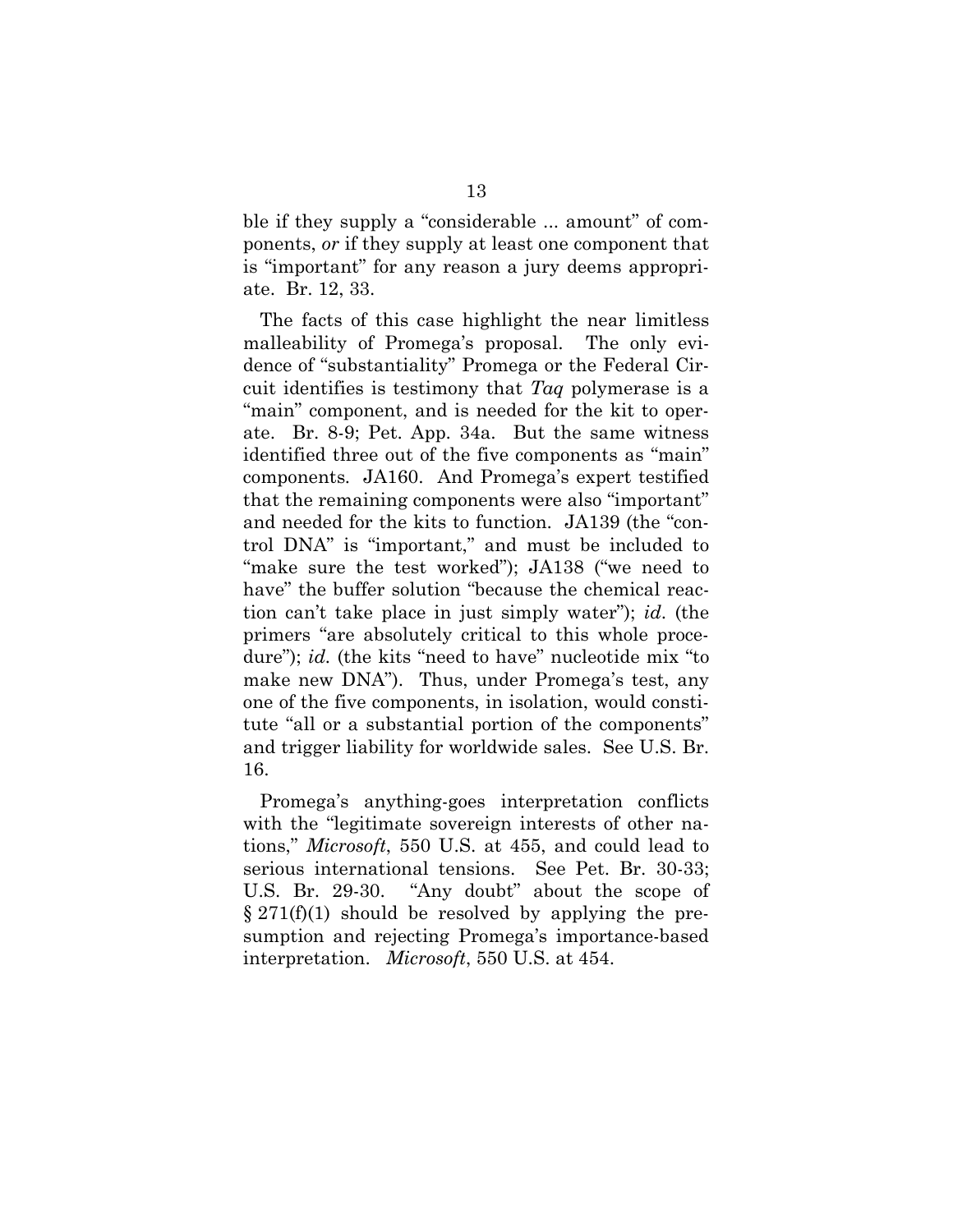### **III. PROMEGA'S INTERPRETATION IS CON-TRARY TO THE PURPOSES OF THE STATUTE AND UNADMINISTRABLE.**

1. Promega's interpretation should also be rejected because it is contrary to the purposes of the statute. Promega agrees that  $\S 271(f)(1)$ 's primary purpose is to close the loophole made evident in *Deepsouth* and "prevent defendants from deliberately circumventing U.S. patent law." Br. 27; see *Microsoft*, 550 U.S. at 457-58. But Promega then inaccurately argues that the "circumvention" Congress had in mind was "shipping major components of patented inventions from the United States." Br. 27. Rather, Congress was "focus[ed] on conduct that closely resembles the evasive conduct in *Deepsouth* and can reasonably be viewed as the functional equivalent of illicitly manufacturing the patented invention in the United States for export." U.S. Br. 10. Supplying a single commodity component from the U.S. "bears little resemblance to effectively manufacturing the invention in the United States," and is not the type of conduct Congress intended to prohibit. *Id.*

Promega points out that an earlier, rejected draft of the bill "would have prohibited a party from supplying 'the material components of a patented invention,'" arguing that this language demonstrates "Congress's attention was on the importance—not the number—of the components supplied." Br. 28 (emphases omitted). But this Court "ordinarily will not assume that Congress intended to enact statutory language that it has earlier discarded in favor of other language." *Chickasaw Nation* v. *United States*, 534 U.S. 84, 93 (2001). The rejected version undermines Promega's view. Congress's reason for rejecting the "material component" standard is also illumi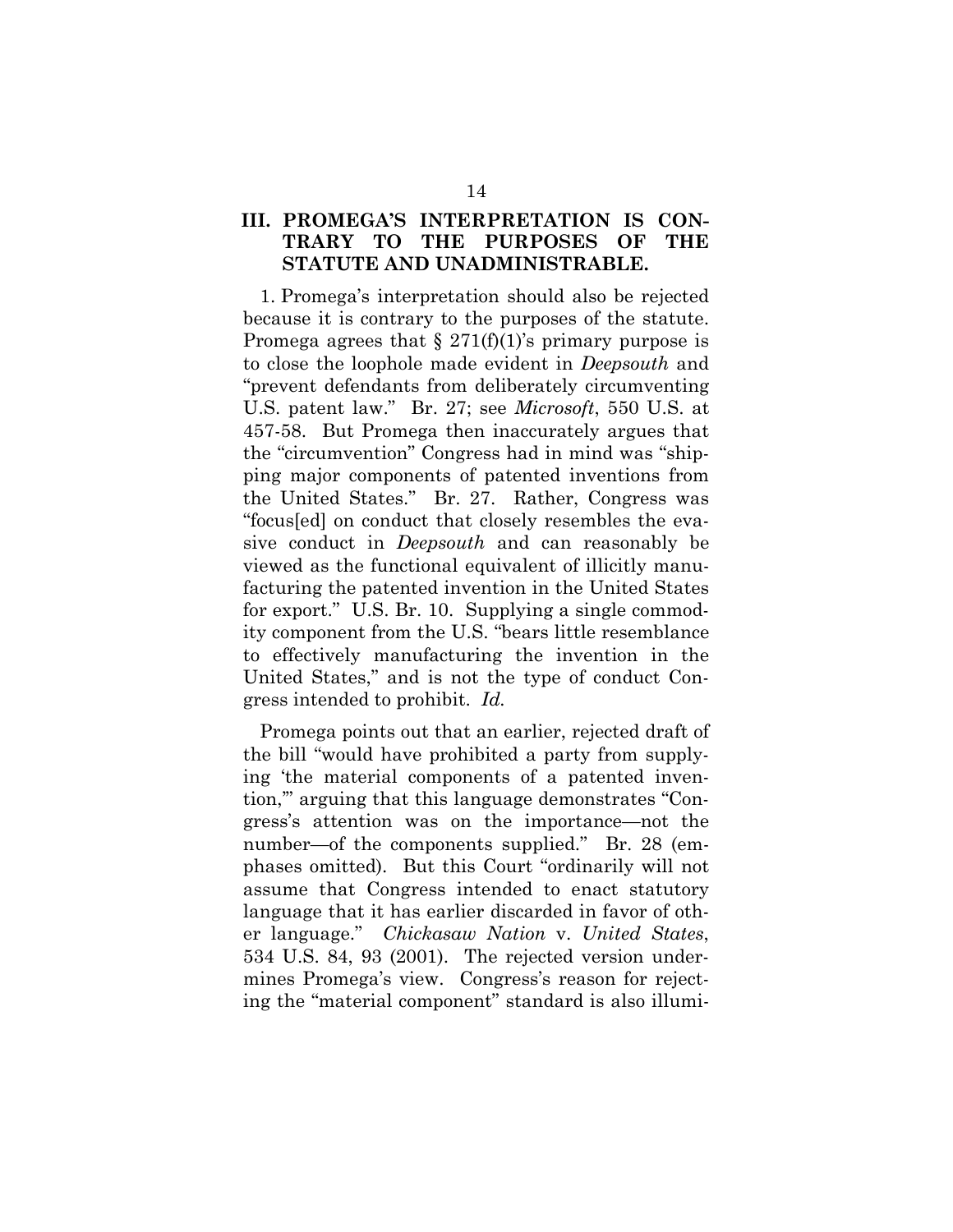nating: it was concerned that this broad standard would "deter the sale of components which are staple articles suitable for substantial noninfringing use." *Patent Law Improvement Act: Hearing Before the Subcomm. on Patents, Copyrights, and Trademarks of the S. Comm. of the Judiciary*, 98th Cong. 26 (1984). Congress protected the free flow of staple articles by splitting  $\S 271(f)$  into two paragraphs: (f)(2), which excludes commodity components entirely, and  $(f)(1)$ , which limits liability to "all or a substantial portion of the components."

Promega spends several pages arguing that its interpretation will only reach "culpable" manufacturers, because the supplier must intend that its customer will combine components overseas in a manner that would infringe a U.S. patent if performed domestically. Br. 34-40. This focus on "intent" is a distraction. The question this case asks is not whether a domestic supplier knows that the foreign-sold product is protected by a U.S. patent. The question is *when*  does a U.S. patent reach such foreign sales. Generally, a product protected only by a U.S. patent may freely be made and sold overseas. *Microsoft*, 550 U.S. at 441. There is nothing "culpable" or illegal about participating in such sales, even if the U.S.-based supplier knows that its customer's product would infringe if sold in the U.S. Promega's assumption that Congress wanted to broadly expose manufacturers to U.S. patent liability for foreign sales based only on this intent is incompatible with the presumption against extraterritoriality—as well as with the United States' treaty obligations. See 10, *supra*.

Noting that  $\S 271(f)(1)$ 's inducement requirement was drawn from §271(b), Br. 30, Promega contends that Congress was concerned with intent rather than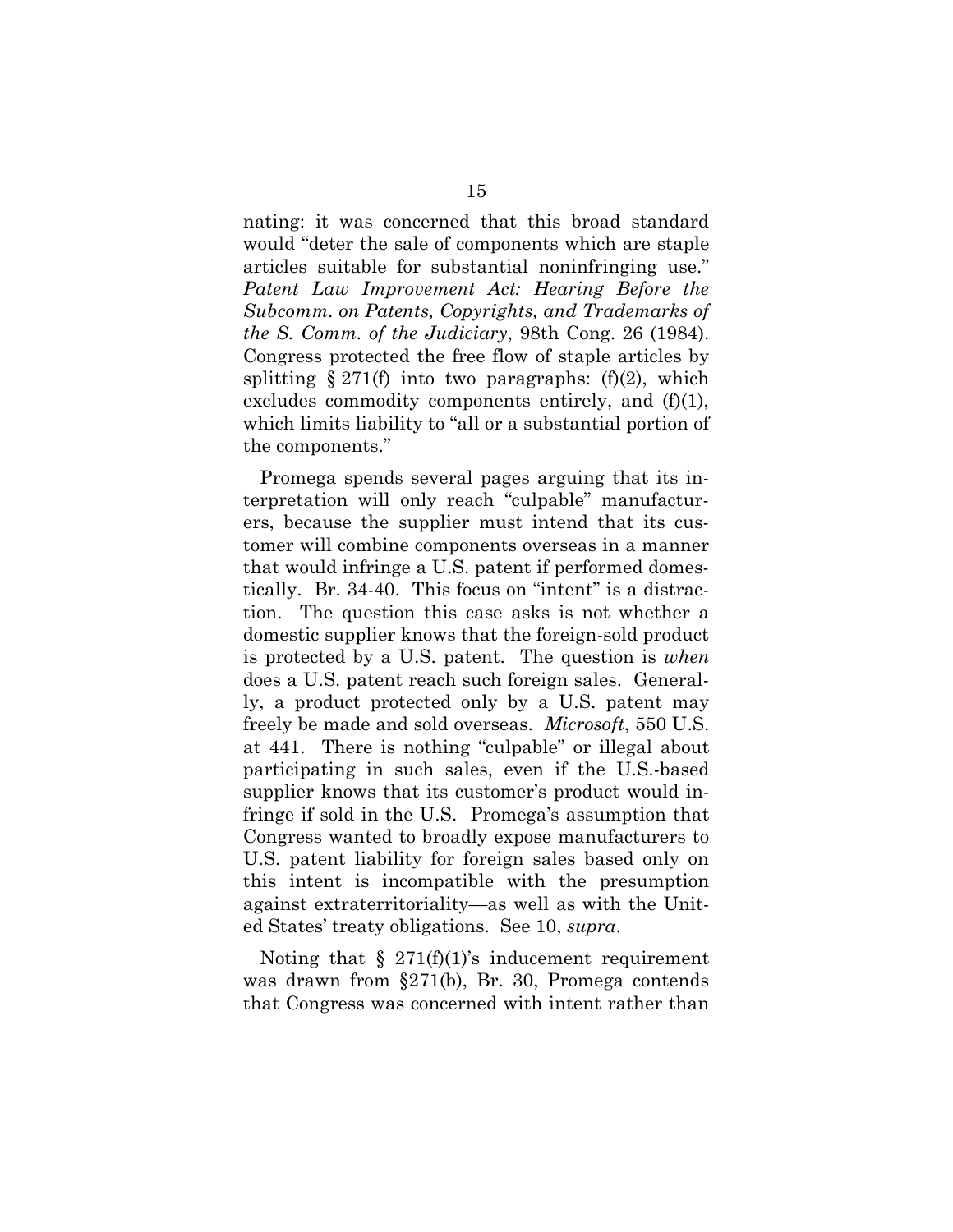"the number of components," *id.*, because "a domestic sale of a single, non-staple component may create liability ... for inducement under  $\S 271(b)$ ," Br. 31-32. But Congress did not simply extend the § 271(b) standard for inducement to foreign sales. Congress added the requirement that "all or a substantial portion of the components" of an invention be supplied from the U.S. And as the United States observes, paragraph (f)(2) "contains substantially the same intent element" as paragraph (f)(1). U.S. Br. 21. Paragraph (f)(2) requires both "knowing" of the patent and "intending that such component will be combined outside of the United States in a manner that would infringe the patent."  $35 \text{ U.S.C.}$  §  $271(f)(2)$ . The "active inducement" element of paragraph (f)(1) is no more stringent, "requir[ing] knowledge of the patent and an intent that the domestically supplied components be combined into the patented invention." Br. 35. Yet "Congress nevertheless limited Section  $271(f)(2)$  to the supply from the United States of a component that is ... not a staple article." U.S. Br. 21. The fact that Congress "specifically declined to impose infringement liability under Section 271(f)(2) for exporting a single staple article, *even when* the supplier knows and intends that it will be used to manufacture a patented invention abroad," demonstrates that Congress did not consider the intent element alone as sufficient protection for commodity components. *Id.* at 21-22.3

 $\overline{a}$ 

<sup>3</sup> Further, while Promega apparently assumes that the "inducement" requirements of  $\S 271(b)$  and  $\S 271(f)(1)$  are the same, the Federal Circuit held below that  $\S 271(f)(1)$  requires only that the defendant "cause" the "combination" of components abroad. Pet. App. 24a-27a. Thus, the Federal Circuit's interpretation of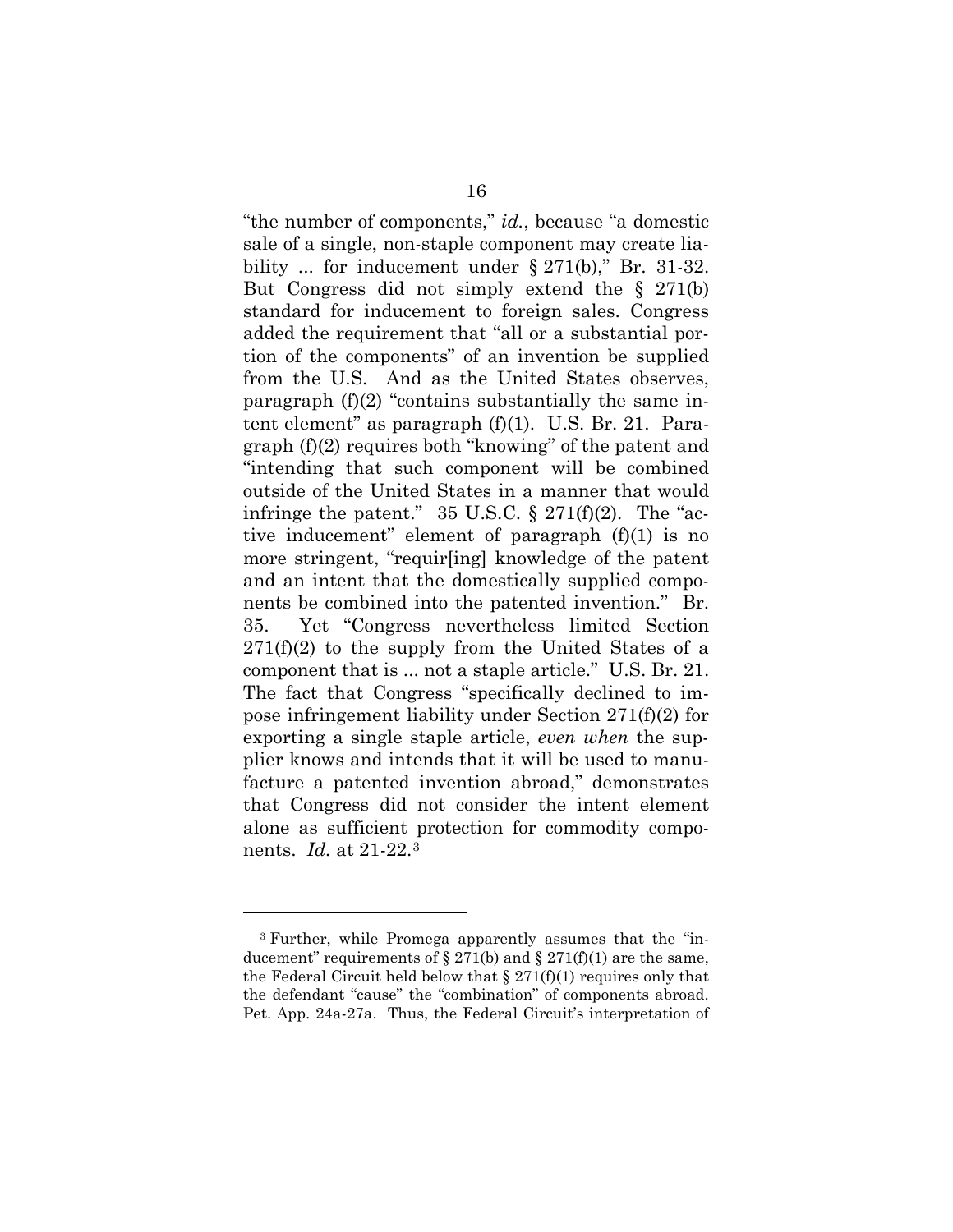By virtually eliminating the "substantial portion" requirement, Promega's interpretation would also frustrate Congress's intent to promote U.S. manufacturing jobs. Promega contends that Congress "determined that domestic companies like Deepsouth were more likely to cease infringement than move production overseas." Br. 38. But this determination makes sense *only* under Life Technologies' and the United States' construction of the statute: if a domestic company is completing nearly all the steps of manufacturing the product in the U.S., then  $\S 271(f)(1)$  will discourage it from moving final assembly offshore. Pet. Br. 37. By contrast, Promega's expansive interpretation will sweep in foreign sales whose only connection to the U.S. is the sourcing of a single commodity component. That approach will "creat[e] major obstacles to the routine inclusion of United States firms and facilities in multinational manufacturing and supply arrangements," forcing U.S. component manufacturers to relocate offshore. BDI Br. 3. This Court should not adopt an overbroad interpretation that will operate directly contrary to Congress's intent.

2. Promega also contends that the quantitative interpretation will be difficult to apply and lead to "absurd" results. Br. 40-43. But determining whether close to all of the components of an invention has been supplied from the U.S. will generally be a relatively simple matter. U.S. Br. 26.

By contrast, Promega's test is fundamentally unclear and unworkable. Promega lists a wide variety of factors it deems pertinent, including a component's

 $\overline{a}$ 

the inducement requirement leaves unclear whether  $\S 271(f)(1)$ even requires the defendant to have knowledge of the patent.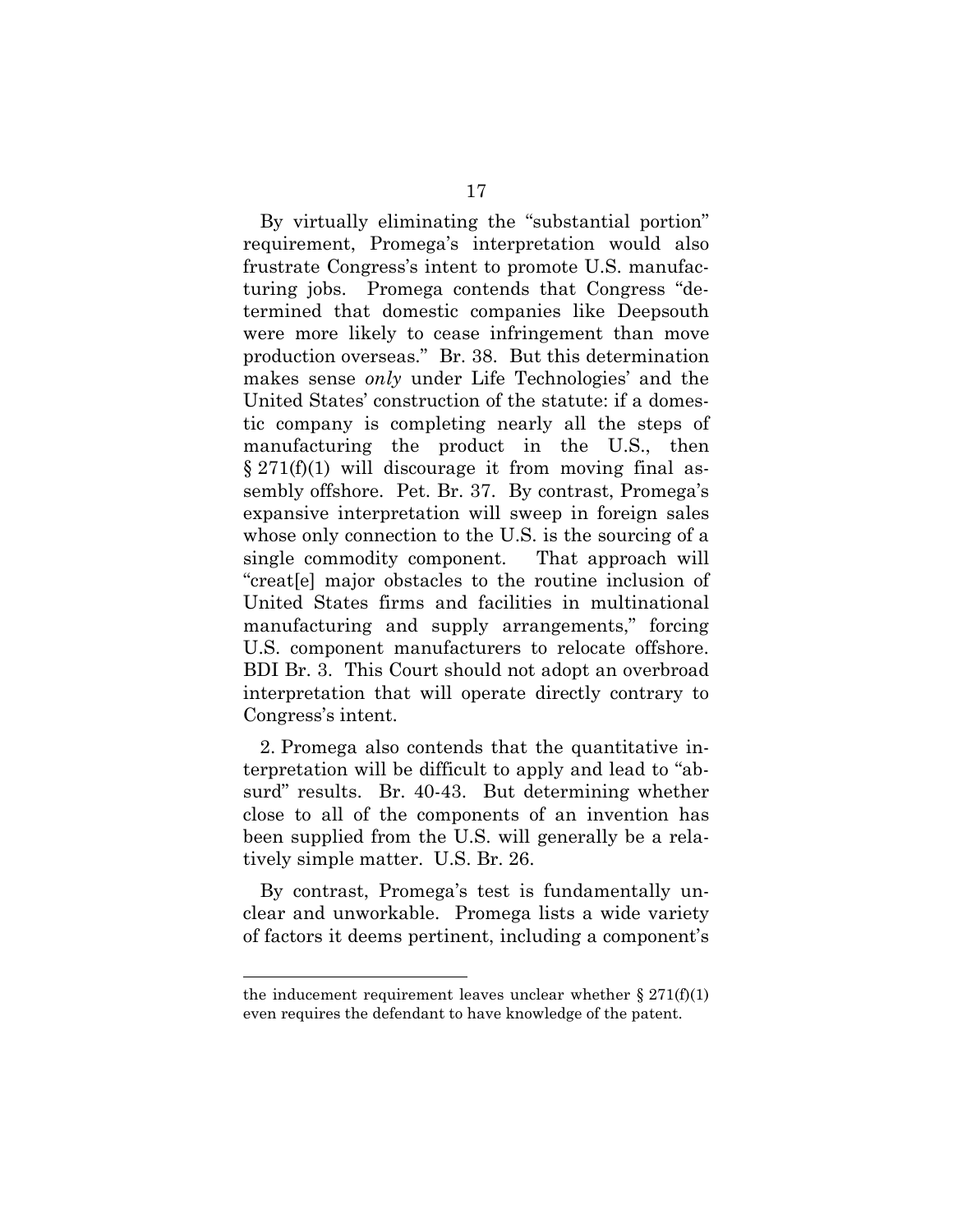"novelty," its "cost and value," its "function," marketing materials, and the number of components, Br. 33- 34. But Promega offers no guidance as to how these factors are to be weighed, or how many factors must be present to render a portion "substantial." *Compare* Br. 12 ("substantial" means "considerable in amount *and/or* importance) (emphasis added), *with* Br. 18-19 (substantiality "turns on *both* the number of components supplied *and* their qualitative importance and value"). Promega even proposes a catch-all at the end of its list of unranked factors and "any other relevant evidence"—leaving domestic component suppliers with nothing but speculation about how a jury would evaluate its conduct. Potential worldwide liability would always involve a "factintensive, case-specific inquiry" by the jury. Br. 12. But pointing to the jury's role as the fact-finder is no excuse for failing to provide a legal standard that is "conceptually stable or administrable," U.S. Br. 24, against which allegedly infringing conduct can be measured.

Promega also erroneously contends that the quantitative interpretation "would lead to absurd and arbitrary results," Br. 40, because "a U.S. manufacturer may be held liable for supplying multiple identical fasteners that hold together the outer housing of a device, but not for supplying a single processor that is the heart of the invention." Br. 50. Both halves of this assertion are wrong. If the "single processor" is "the heart of the invention," then it would not be a "staple article or commodity of commerce," and the manufacturer would be liable under 35 U.S.C.  $§ 271(f)(2).$ 

It is also highly unlikely that minor fasteners alone would "closely approximat[e] all" of the components of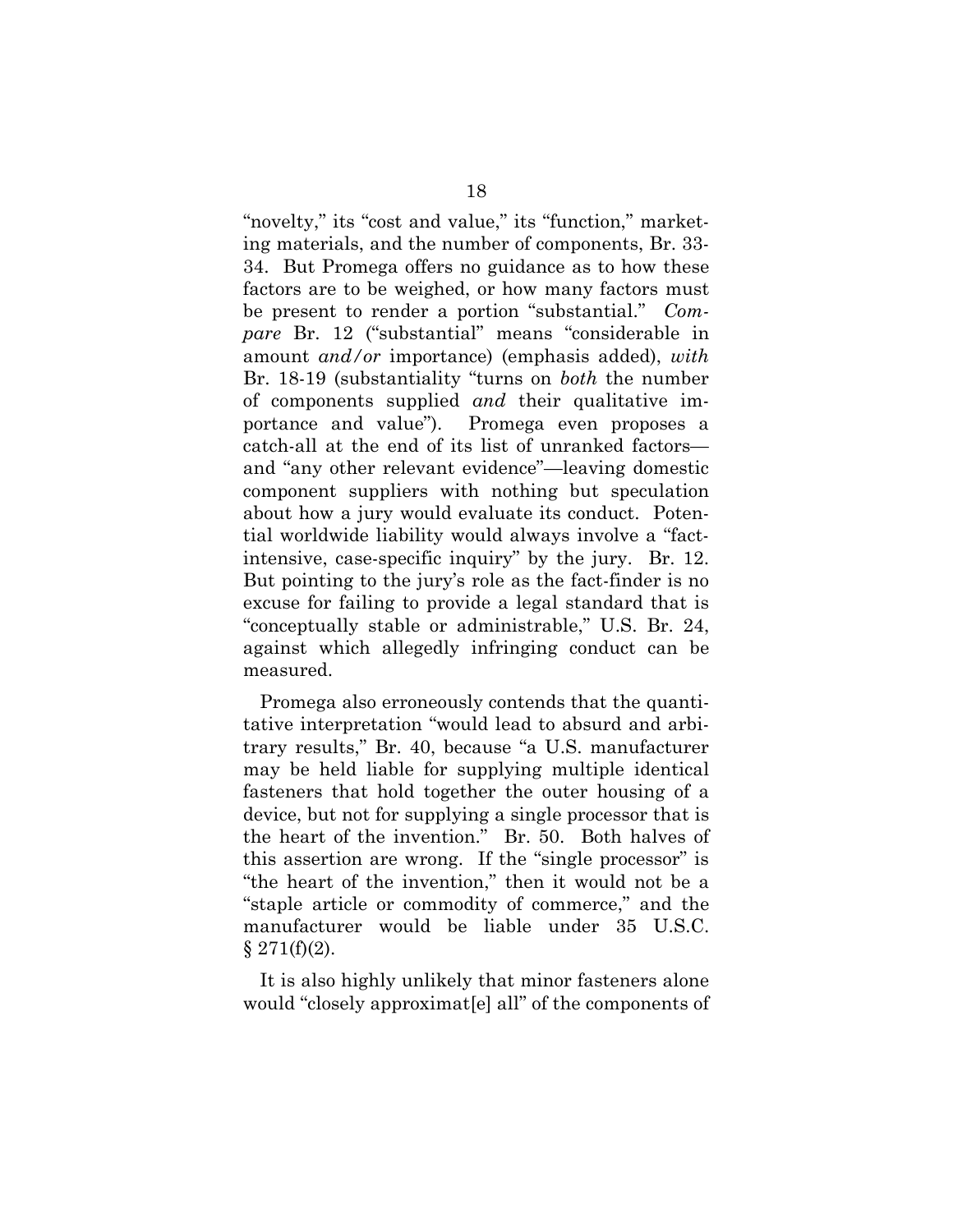the invention under  $\S 271(f)(1)$ . Pet. Br. 4. Indeed, the fasteners would probably not even qualify as components. As the United States explains, "[t]he starting point for identifying 'components' is to examine the elements of the relevant patent claim to identify constituent parts." U.S. Br. 27 n.7. Any part that is "not covered by any element of the patent claim" is not a component of the invention. *Id*. Thus, a manufacturer "could not evade liability" by "omitting any screws, bolts or rivets that hold the assembled invention together"; even if a patent claimed trivial commodity fasteners as an element of the invention, it is very unlikely it would claim each fastener as a separate element. *Id*. at 28 n.7. Indeed, patent holders have a strong incentive not to include trivial commodity components in their claims, since doing so makes avoiding infringement easier for competitors. See, *e.g*., *PC Connector Solutions LLC* v. *SmartDisk Corp*., 406 F.3d 1359, 1364 (Fed. Cir. 2005) ("Literal infringement requires that the accused device embody every element of the claim.").

Promega's argument that the quantitative interpretation is arbitrary because it "would allow multiple suppliers to collude to supply all of the components of a patented invention for assembly abroad" is similarly fallacious. Br. 14. The statute imposes liability upon anyone who "supplies *or causes to be supplied* … all or a substantial portion of the components." 35 U.S.C.  $\S 271(f)(1)$ . A supplier who "colluded" to supply all of the components from the U.S. would therefore be liable, even if he personally supplied "only one or two" components. Br. 40.

The interpretation advanced by Life Technologies and the United States would not lead to any "absurd"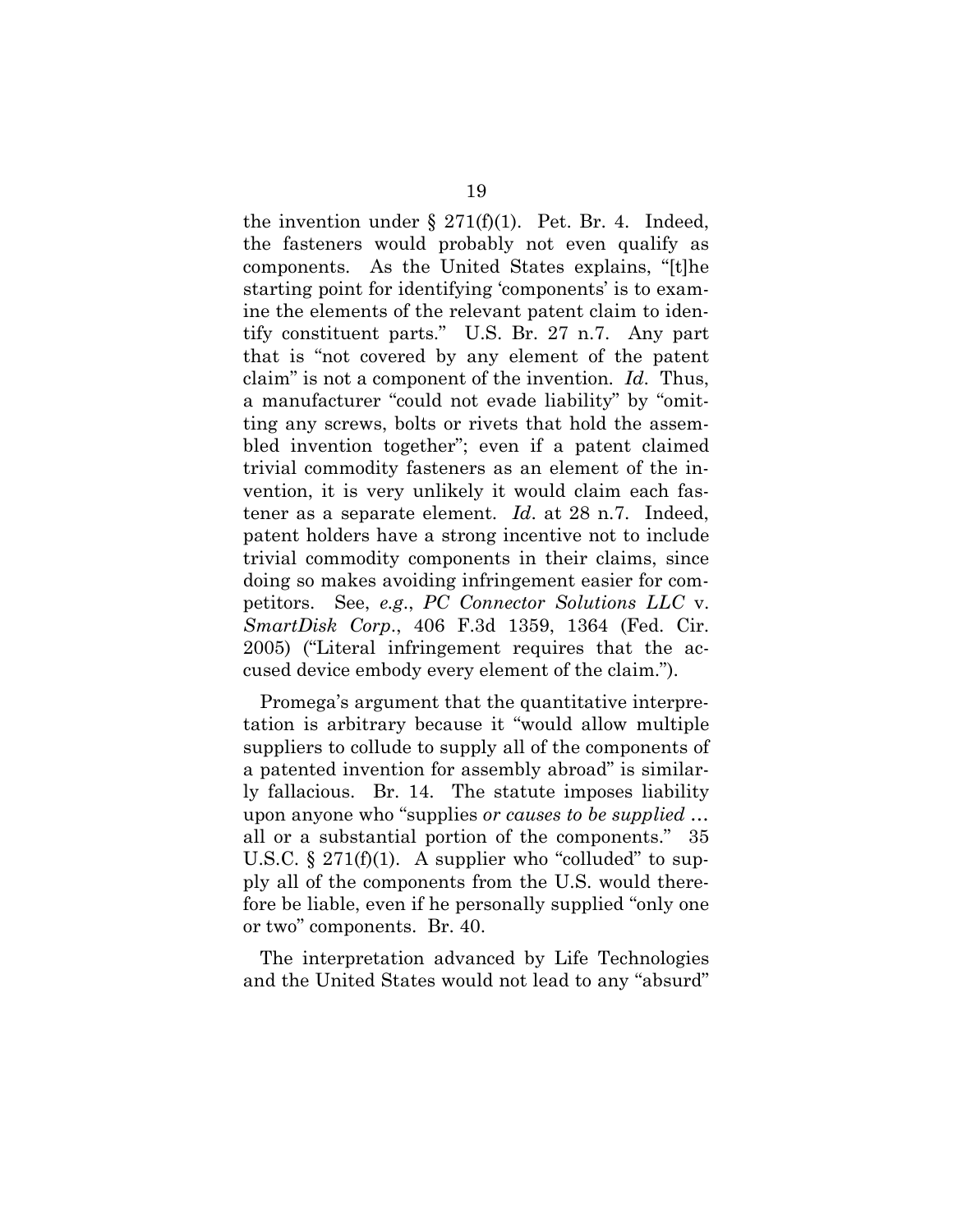or "arbitrary" results, and it is far more workable than Promega's vague and overbroad approach.

### **IV. THE DISTRICT COURT'S JUDGMENT AS A MATTER OF LAW UNDER SECTION 271(f)(1) SHOULD BE REINSTATED.**

Finally, Promega takes issue with the United States' statement that this case "comes to the Court on the assumption[] that ... petitioners are entitled to judgment as a matter of law unless the domestic supply of *Taq* polymerase alone is sufficient to trigger liability under Section 271(f)(1)." U.S. Br. 27; see Br. 51. The United States is correct. Promega chose to take "an 'all or nothing' approach at trial," seeking damages for all worldwide sales of all kits, and making no attempt to demonstrate the origin of components or the damages suffered from specific kits. JA173-74. Following trial, Life Technologies moved for judgment as a matter of law, arguing that given Promega's trial strategy, there was insufficient evidence to support the verdict unless *all* of the foreign sales infringed under  $\S 271(f)(1)$ .<sup>4</sup> Promega chose not to respond to this argument, and the district court therefore correctly "concluded that plaintiff had conceded this issue." JA179-80; see Pet. App. 52a. Promega does not even acknowledge this waiver ruling, much less demonstrate that it was an abuse of

 $\overline{a}$ 

<sup>4</sup> Promega contends that the Federal Circuit rejected this ruling, but the Federal Circuit's analysis concerned only kits made and sold in the United States that infringe under 35 U.S.C. § 271(a). Pet. App. 35a. The Federal Circuit reversed the district court's judgment as to the foreign sales based upon its erroneous interpretation of § 271(f)(1). If this Court reverses that erroneous interpretation, the district court's judgment as a matter of law as to  $\S 271(f)(1)$  should be reinstated.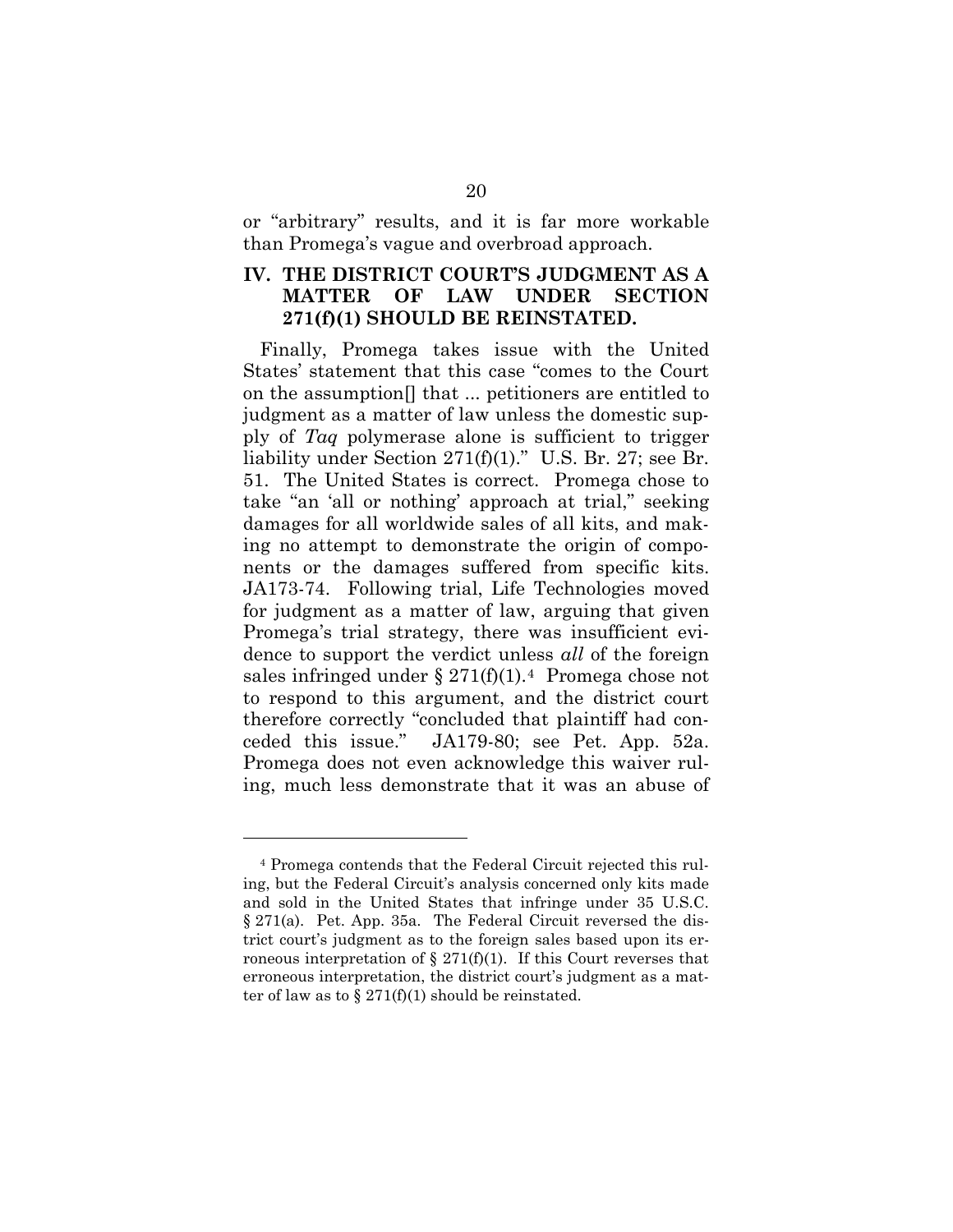discretion. See *In re Kutrubis*, 550 F. App'x 306 (7th Cir. 2013).

Promega's assertion that Life Technologies "conceded that it could be held liable under  $\S 271(f)(1)$  for the three Identifiler kits for which Life Technologies supplied at least two components from the United States" is likewise erroneous. Br. 9-10. Life Technologies did not concede that two components would constitute a "substantial portion" of the components of the Tautz patent. Rather, in light of Promega's "all or nothing" strategy, Life Technologies argued that it was entitled to judgment as a matter of law unless *all* kits infringed, and for most kits Promega presented no evidence as to any component except *Taq* polymerase. Pet. App. 57a ("assum[ing]" without reaching the issue "that two components are a substantial portion"); A6505 (pointing out that Promega had introduced evidence showing the geographic origin of the components for only "*one* kit," and did not show "which sales were relative to the one kit that they did offer evidence on"). In addition, Life Technologies' statements cannot be read as a concession concerning the Tautz patent at all, because the trial involved four additional patents with claimed components more limited to narrow sets of primers. Those patents were held invalid on appeal. Pet. App. 22a.

Life Technologies also did not concede that two or even "multiple" components of the Tautz patent were supplied from the U.S. for any kit. Br. 39 (emphasis omitted). Rather, Life Technologies stated that Promega "offered evidence" that "some primers are manufactured in Pleasanton, California" for certain kits, while specifically noting that "the majority of the primers" for those kits "are manufactured in the U.K." A2303; see JA155 (same); Pet. App. 51a (noting that Promega "adduced evidence" regarding two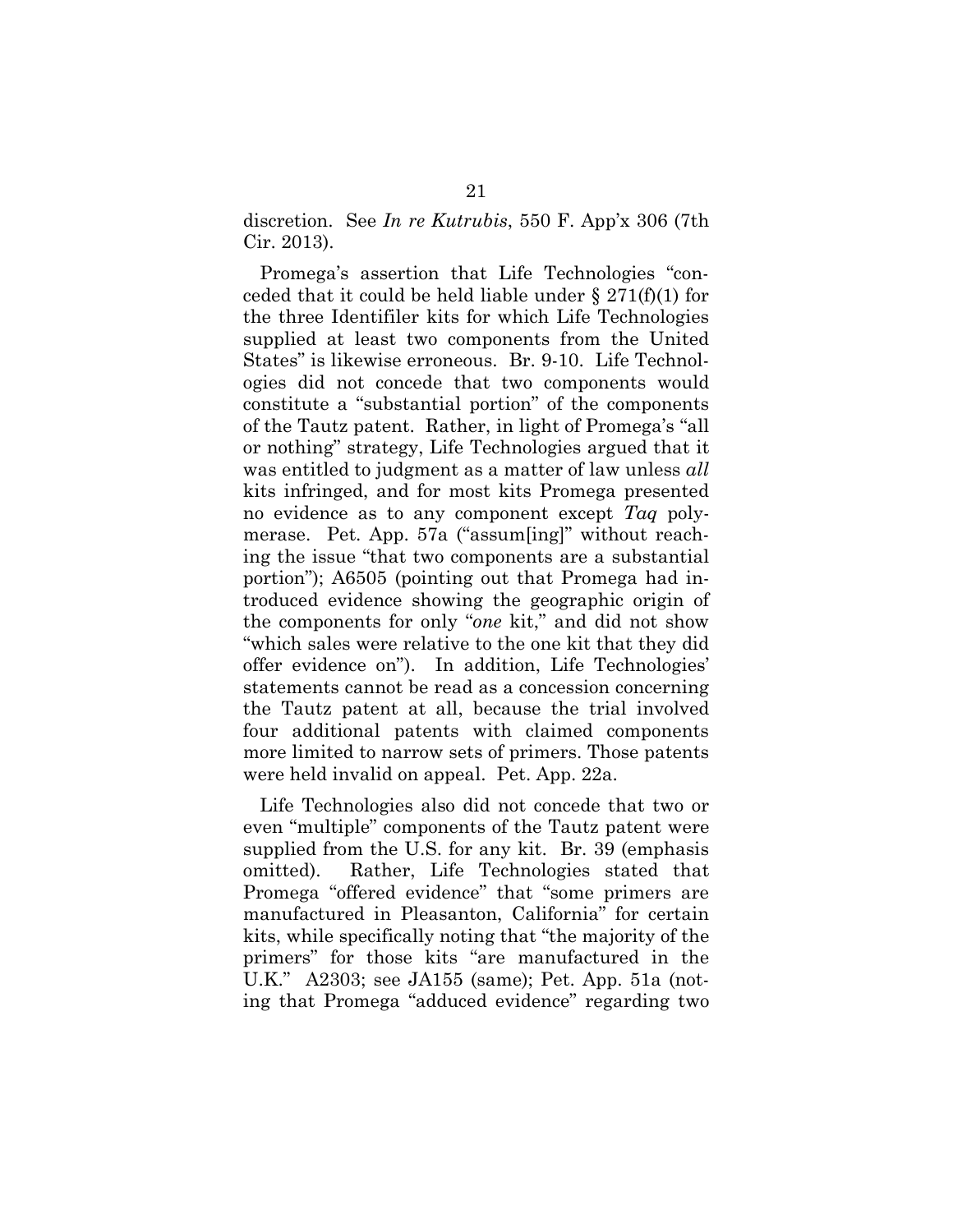components for some kits). The relevant "component[] of a patented invention," 35 U.S.C.  $\S 271(f)(1)$ , is a "vessel containing a *mixture* of primers constituting between 1 and 50 of said primer pairs" that is capable of "analyzing polymorphism in at least one locus in an DNA sample." JA127 (col. 16; ll. 43-46) (emphasis added). Because this "primer mix" was manufactured in the U.K., JA158, the claimed primer component was not supplied from the U.S. for any kit. See Pet. Br. 8-9.

Promega argues that the primer component requires only "a single primer pair, and Life Technologies admittedly supplied multiple primers from the United States." Br. 52 n.13. However, Promega did not offer evidence that any "primer *pair*" was supplied from the U.S., much less that the primers supplied were capable of "analyzing polymorphism in at least one locus in an DNA sample." JA127 (col. 16; ll. 43-44). The district court's judgment as a matter of law regarding  $\S 271(f)(1)$  should be reinstated.

Finally, if this Court accepted Promega's argument that determining whether components constitute a "substantial portion" requires analyzing "*both* the relative importance and the quantity of the components supplied," the Federal Circuit's ruling must still be reversed. Br. 51. The Federal Circuit did not weigh the "relative importance" of the *Taq* polymerase against the fact that only one out of the five components had been supplied. Nor did the Federal Circuit weigh the vast majority of the factors that Promega now asserts are relevant. Br. 33. In fact, the evidence at trial makes clear that *Taq* polymerase was not "novel[] within the industry," *id*.; Promega points out that a well-known journal "named Taq polymerase the first 'Molecule of the Year'" *in 1989*—years before the patent was issued.